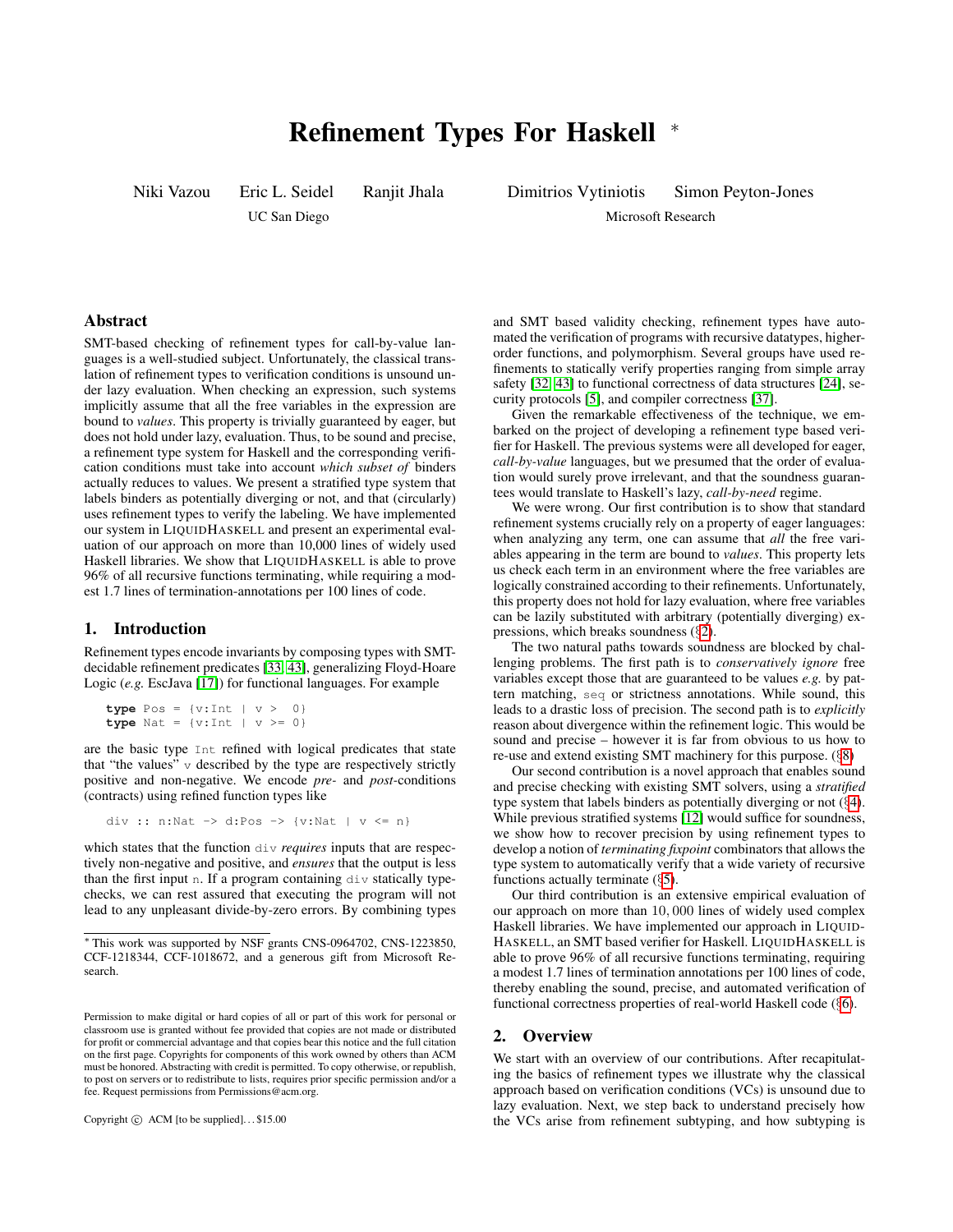different under eager and lazy evaluation. In particular, we demonstrate that under lazy, but *not* eager, evaluation, the refinement type system, and hence the VCs, must account for divergence. Consequently, we develop a type system that accounts for divergence in a modular and syntactic fashion, and illustrate its use via several small examples. Finally, we show how a refinement-based termination analysis can be used to improve precision, yielding a highly effective SMT-based verifier for Haskell.

## 2.1 Standard Refinement Types: From Subtyping to VC

First, let us see how standard refinement type systems [\[25,](#page-14-6) [32\]](#page-14-3) will use the refinement type aliases Pos and Nat and the specification for div from §[1](#page-0-1) to *accept* good and *reject* bad. We use the syntax of Figure [1,](#page-1-0) where r is a *refinement expression*, or just *refinement* for short. We will vary the expressiveness of the language of refinements in different parts of the paper.

\n
$$
\text{good} \quad :: \text{Nat} \rightarrow \text{Nat} \rightarrow \text{Int}
$$
\n

\n\n $\text{good} \times y = \text{let } z = y + 1 \text{ in } x \text{ 'div' } z$ \n

\n\n $\text{bad} \quad :: \text{Nat} \rightarrow \text{Nat} \rightarrow \text{Int}$ \n

\n\n $\text{bad} \times y = x \text{ 'div' } y$ \n

*Refinement Subtyping* To analyze the body of bad, the refinement type system will check that the second parameter  $y$  has type  $Pos$  at the call to div; formally, that the actual parameter y is a *subtype* of the type of div's second input, via a subtyping query:

$$
\begin{array}{l}\n\text{x:} \{\text{x:Int} \mid \text{x} \geq 0\}, \\
\text{y:} \{\text{y:Int} \mid \text{y} \geq 0\} \quad \vdash \ \{\text{y:Int} \mid \text{y} \geq 0\} \preceq \{\text{v:Int} \mid \text{v} > 0\}\n\end{array}
$$

We use the Abbreviations of Figure [1](#page-1-0) to simplify the syntax of the queries. So the above query simplifies to:

$$
x:\{x\geq 0\},\ y:\{y\geq 0\}\ \vdash\ \{v\geq 0\}\preceq\{v>0\}
$$

*Verification Conditions* To discharge the above subtyping query, a refinement type system generates a *verification condition* (VC), a logical formula that stipulates that under the assumptions corresponding to the environment bindings, the refinement in the subtype *implies* the refinement in the super-type. We use the translation  $\langle \cdot | \cdot \rangle$  shown in Figure [1](#page-1-0) to reduce a subtyping query to a verification condition. The translation of a basic type into logic is the refinement of the type. The translation of an environment is the conjunction of its bindings. Finally, the translation of a binding  $x:\tau$  is the embedding of  $\tau$  guarded by a predicate denoting that "x is a value". For now, let us ignore this guard and see how the subtyping query for bad reduces to the *classical* VC:

$$
(\mathbf{x} \ge 0) \land (\mathbf{y} \ge 0) \Rightarrow (\mathbf{v} \ge 0) \Rightarrow (\mathbf{v} > 0)
$$

Refinement type systems are carefully engineered (§[4\)](#page-7-0) so that (*unlike* with full dependent types) the logic of refinements *precludes* arbitrary functions and only includes formulas from efficiently decidable logics, *e.g.* the quantifier-free logic of linear arithmetic and uninterpreted functions (QF-EUFLIA). Thus, VCs like the above can be efficiently validated by SMT solvers [\[13\]](#page-13-2). In this case, the solver will reject the above VC as *invalid* meaning the implication, and hence, the relevant subtyping requirement does not hold. So the refinement type system will *reject* bad.

On the other hand, a refinement system *accepts* good. Here, +'s type exactly captures its behaviour into the logic:

(+) :: x:Int -> y:Int -> {v:Int | v = x + y}

Thus, we can conclude that the divisor  $z$  is a positive number. The subtyping query for the argument to div is

$$
x:\{x \ge 0\}, y:\{y \ge 0\}, + \{v = y + 1\} \preceq \{v > 0\}
$$
  

$$
x:\{z = y + 1\}
$$

| <b>Refinements</b>                           |                   | $r$ ::=  varies                                     |
|----------------------------------------------|-------------------|-----------------------------------------------------|
| <b>Basic Types</b>                           |                   | $b$ ::= {v:Int   r}                                 |
| <b>Types</b>                                 |                   | $\tau$ ::= $b \mid x:\tau \to \tau$                 |
| <b>Environment</b>                           |                   | $\Gamma$ ::= $\emptyset$   $x:\tau,\Gamma$          |
| <b>Subtyping</b>                             |                   | $\Gamma \vdash \tau_1 \prec \tau_2$                 |
| <i><b>Abbreviations</b></i>                  |                   |                                                     |
|                                              |                   | $x:\{r\}$ = $x:\{x:\text{Int} \mid r\}$             |
|                                              |                   | ${x   r} \stackrel{.}{=} \{x : \text{Int}   r\}$    |
|                                              |                   | $\{r\}$ $\doteq$ $\{v:\text{Int}   r\}$             |
| ${x:\{y:\text{Int}   r_y\}   r_x\}$ $\equiv$ |                   | ${x:\text{Int}   r_x \wedge r_y  x/y }$             |
| <b>Translation</b>                           |                   |                                                     |
| $( \Gamma \vdash b_1 \prec b_2 )$            | $\stackrel{.}{=}$ | $( \Gamma  \Rightarrow ( b_1 ) \Rightarrow ( b_2 )$ |
| $( x:\text{Int}   r) $                       | $\dot{=}$         | $\boldsymbol{r}$                                    |
| $(x:\{v:\text{Int}   r\})$                   | $\dot{=}$         | "x is a value" $\Rightarrow r[x/v]$                 |
| $(x:(y:\tau_y\to\tau))$                      | $\dot{=}$         | true                                                |
| $(x_1:\tau_1,\ldots,x_n:\tau_n)$             | $\doteq$          | $(x_1:\tau_1)\wedge\ldots\wedge(x_n:\tau_n)$        |

<span id="page-1-0"></span>Figure 1. Notation: Types, Subtyping & VCs

which reduces to the *valid* VC

 $(x \ge 0) \wedge (y \ge 0) \wedge$ <br>  $(z = y + 1) \Rightarrow (v = y + 1) \Rightarrow (v > 0)$ 

#### <span id="page-1-3"></span>2.2 Lazy Evaluation Makes VCs Unsound

To generate the classical VC, we ignored the " $x$  is a value" guard that appears in the embedding of a binding  $(x:\tau)$  (Figure [1\)](#page-1-0). Under lazy evaluation, ignoring this "is a value" guard can lead to unsoundness. Consider

```
diverge :: Int -> {v:Int | false}
diverge n = diverge n =
```
The output type captures the *post-condition* that the function returns an Int satisfying false. This counter-intuitive specification states, in essence, that the function *does not terminate*, *i.e.* does not return *any* value. Any standard refinement type checker (or Floyd-Hoare verifier like Dafny<sup>[1](#page-1-1)</sup>) will verify the given signature for diverge via the classical method of inductively *assuming* the signature holds for diverge and then *guaranteeing* the signature [\[19,](#page-14-7) [28\]](#page-14-8). Next, consider the call to div in explode:

```
explode :: Int -> Int
explode x = \text{let} {n = diverge 1; y = 0}
            in x 'div' y
```
To analyze explode, the refinement type system will check that y has type Pos at the call to div, *i.e.* will check that

n: {false}, y: {y = 0} 
$$
\vdash
$$
 {v = 0}  $\preceq$  {v > 0} (1)

In the subtyping environment  $n$  is bound to the type corresponding to the *output* type of diverge, and y is bound to the singleton type stating y equals 0. In this environment, we must prove that actual parameter's type – *i.e.* that of  $y$  – is a subtype of Pos. The subtyping, using the embedding of Figure [1](#page-1-0) and ignoring the "is a value" guard, reduces to the VC:

<span id="page-1-4"></span><span id="page-1-2"></span>
$$
false \land y = 0 \Rightarrow (v = 0) \Rightarrow (v > 0) \tag{2}
$$

<span id="page-1-1"></span><sup>1</sup> http://rise4fun.com/Dafny/wVGc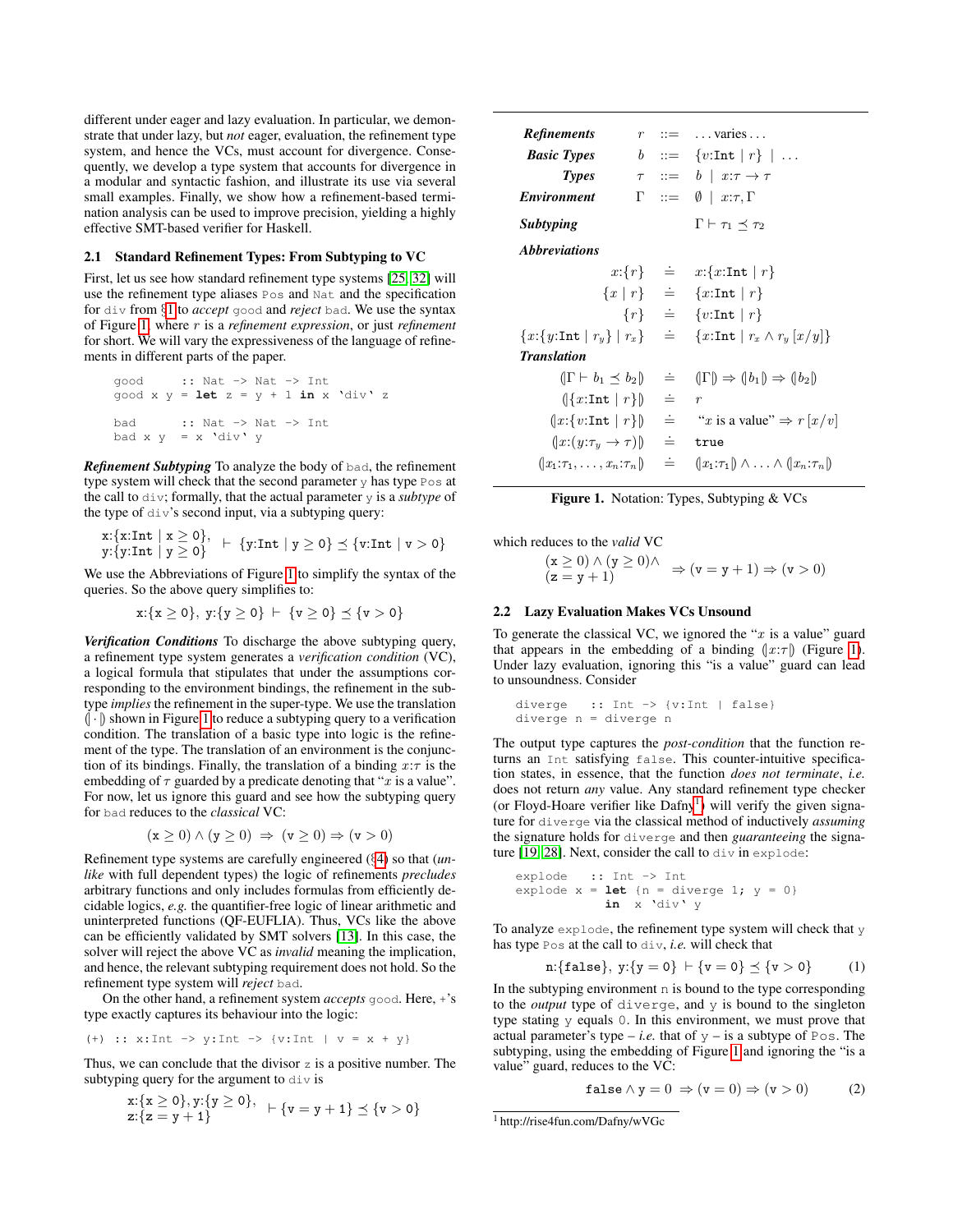The SMT solver proves this VC valid by using the contradiction in the antecedent, thereby unsoundly proving the call to div safe!

*Eager vs. Lazy Verification Conditions* At this point, we pause to emphasize that the problem lies in the fact that the classical technique for encoding subtyping (or generally, Hoare's "rule of consequence" [\[19\]](#page-14-7)) with VCs is *unsound under lazy evaluation*. To see this, observe that the VC [\(2\)](#page-1-2) is perfectly *sound* under eager (strict, call-by-value) evaluation. In the eager setting, the program is safe in that div is never called with the divisor 0, as it is not called at all! The inconsistent antecedent in the VC logically encodes the fact that, under eager evaluation, the call to div is *dead code*. Of course, this conclusion is spurious under Haskell's lazy semantics. As n is not required, the program will dive headlong into evaluating the div and hence crash, rendering the VC meaningless.

*The Problem is Laziness* Readers familar with fully dependently typed languages like Cayenne [\[2\]](#page-13-3), Agda [\[29\]](#page-14-9), Coq [\[6\]](#page-13-4), or Idris [\[8\]](#page-13-5), may be tempted to attribute the unsoundness to the presence of arbitrary recursion and hence non-termination (*e.g.* diverge). While it *is* possible to define a sound semantics for dependent types that mention potentially non-terminating expressions [\[25\]](#page-14-6), it is not clear how to reconcile such semantics with decidable type checking.

Refinement type systems avoid this situation by carefully restricting types so that they do not contain arbitrary terms (even through substitution), but rather only terms from restricted logics that preclude arbitrary user-defined functions [\[15,](#page-13-6) [37,](#page-14-5) [43\]](#page-14-1). Very much like previous work, we enforce the same restriction with a *well-formedness condition* on refinements (WF-BASE-D in Fig. [6\)](#page-7-1).

However, we show that this restriction *is plainly not sufficient for soundness* when laziness is combined with non-termination, as binders can be bound to diverging expressions. Unsurprisingly, in a strongly normalizing language the question of lazy or strict semantics is irrelevant for soundness, and hence an "easy" way to solve the problem would be to completely eliminate non-termination and rely on the soundness of previous refinement or dependent type systems! Instead, we show here how to recover soundness for a lazy language *without* imposing such a drastic requirement.

#### <span id="page-2-2"></span>2.3 Semantics, Subtyping & Verification Conditions

To understand the problem, let us take a step back to get a clear view of the relationship between the operational semantics, subtyping, and verification conditions. We use the formulation of evaluation-order independent refinement subtyping developed for  $\lambda^H$  [\[25\]](#page-14-6) in which refinements r are *arbitrary* expressions *e* from the source language. We define a denotation for types and use it to define subtyping declaratively.

*Denotations of Types and Environments* Recall the type Pos defined as  $\{v:\text{Int } | 0 \le v\}$ . Intuitively, Pos denotes the *set of* Int expressions which evaluate to values greater than 0. We formalize this intuition by defining the denotation of a type as:

$$
\llbracket \{x:\tau \mid r\} \rrbracket \doteq \{e \mid \emptyset \vdash e : \tau, \text{ if } e \hookrightarrow^* w \text{ then } r \llbracket w/x \rrbracket \hookrightarrow^* \text{true} \}
$$

That is, the type denotes the set of expressions  $e$  that have the corresponding base type  $\tau$  which *diverge or* reduce to values that make the refinement reduce to true. The guard  $e \leftrightarrow^* w$  is crucially required to prove soundness in the presence of recursion. Thus, quoting [\[25\]](#page-14-6), "refinement types specify partial and not total correctness".

An *environment* Γ is a sequence of type bindings, and a *closing substitution*  $\theta$  is a sequence of expression bindings:

$$
\Gamma \doteq x_1 \mathpunct{:}\tau_1, \ldots x_n \mathpunct{:}\tau_n \qquad \theta \doteq x_1 \mapsto e_1, \ldots, x_n \mapsto e_n
$$

Thus, we define the denotation of  $\Gamma$  as the set of substitutions:

$$
\llbracket \Gamma \rrbracket \ \doteq \ \{\theta \mid \forall x{:}\tau \in \Gamma.\theta(x) \in \llbracket \theta(\tau) \rrbracket \}
$$

*Declarative Subtyping* Equipped with interpretations for types and environments, we define the *declarative subtyping*  $\prec$ -BASE (over basic types b, shown in Figure [1\)](#page-1-0) to be containment between the types' denotations:

$$
\frac{\forall \theta \in [\![\Gamma]\!]. \; [\![\theta(\{v:B \mid r_1\})]\!] \subseteq [\![\theta(\{v:B \mid r_2\})]\!] }{\Gamma \vdash \{v:B \mid r_1\} \preceq \{v:B \mid r_2\}} \preceq \text{-Base}
$$

Let us revisit the explode example from §[2.2;](#page-1-3) recall that the function is safe under eager evaluation but unsafe under lazy evaluation. Let us see how the declarative subtyping allows us to reject in the one case and accept in the other.

*Declarative Subtyping with Lazy Evaluation* Let us revisit the query [\(1\)](#page-1-4) to see whether it holds under the declarative subtyping rule  $\prec$ -BASE. The denotation containment

<span id="page-2-0"></span>
$$
\forall \theta \in \llbracket n:\llbracket \mathtt{false} \rrbracket, y: \llbracket y = 0 \rrbracket \rrbracket. \llbracket \theta \{\mathtt{v} = 0 \} \rrbracket \subseteq \llbracket \theta \{\mathtt{v} > 0 \} \rrbracket \tag{3}
$$

*does not* hold. To see why, consider a  $\theta$  that maps n to any diverging expression of type Int and y to the value 0. Then,  $0 \in [\theta \{v = 0\}]$ but  $0 \notin [\theta \{v > 0\}]$ , thereby showing that the denotation containment does not hold.

*Declarative Subtyping with Eager Evaluation* Since denotational containment [\(3\)](#page-2-0) does not hold,  $\lambda^H$  cannot verify explode under eager evaluation. However, Belo *et al.* [\[4\]](#page-13-7) note that under eager (call-by-value) evaluation, each binder in the environment is only added *after* the previous binders have been reduced to *values*. Hence, under eager evaluation we can *restrict the range* of the closing substitutions to values (as opposed to expressions). Let us reconsider [\(3\)](#page-2-0) in this new light: there *is no value* that we can map n to, so the set of denotations of the environment is empty. Hence, the containment [\(3\)](#page-2-0) vacuously holds under eager evaluation, which proves the program safe. Belo's observation is implicitly used by refinement types for eager languages to prove that the standard (*i.e.* under call-by-value) reduction from subtyping to VC is sound.

*Algorithmic Subtyping via Verification Conditions* The above subtyping  $(\leq$ -BASE) rule allows us to prove preservation and progress [\[25\]](#page-14-6) but quantifies over evaluation of arbitrary expressions, and so is undecidable. To make checking *algorithmic* we approximate the denotational containment using *verification conditions* (VCs), formulas drawn from a decidable logic, that are valid only if the undecidable containment holds. As we have seen, the classical VC is sound only under eager evaluation. Next, let us use the distinctions between lazy and eager declarative subtyping, to obtain both sound and decidable VCs for the lazy setting.

*Step 1: Restricting Refinements To Decidable Logics* Given that in  $\lambda$ <sup>H</sup> refinements can be *arbitrary* expressions, the first step towards obtaining a VC, regardless of evaluation order, is to restrict the refinements to a *decidable* logic. We choose the quantifier free logic of equality, uninterpreted functions and linear arithmetic (QF-EUFLIA). We design our typing rules to ensure that for any valid derivation, all the refinements belong in this restricted language.

*Step 2: Translating Containment into VCs* Our goal is to encode the denotation containment antecedent of  $\prec$ -BASE

<span id="page-2-1"></span>
$$
\forall \theta \in [\![\Gamma]\!], [\![\theta(\{v:B \mid r_1\})]\!] \subseteq [\![\theta(\{v:B \mid r_2\})]\!] \tag{4}
$$

as a logical formula, that is valid *only when* the above holds. Intuitively, we can think of the closing substitutions  $\theta$  as corresponding to *assignments* or *interpretations*  $(\theta)$  of variables X of the VC. We use the variable  $x$  to approximate denotational containment by stating that if x belongs to the type  $\{v:B \mid r_1\}$  then x belongs to the type  $\{v:B \mid r_2\}$ :

$$
\forall X \in dom(\Gamma), x. (\Gamma) \Rightarrow (x : \{v : B \mid r_1\}) \Rightarrow (x : \{v : B \mid r_2\})
$$

where  $(|\Gamma|)$  and  $(|x:\tau|)$  are respectively the translation of the environment and bindings into logical formulas that are only satisfied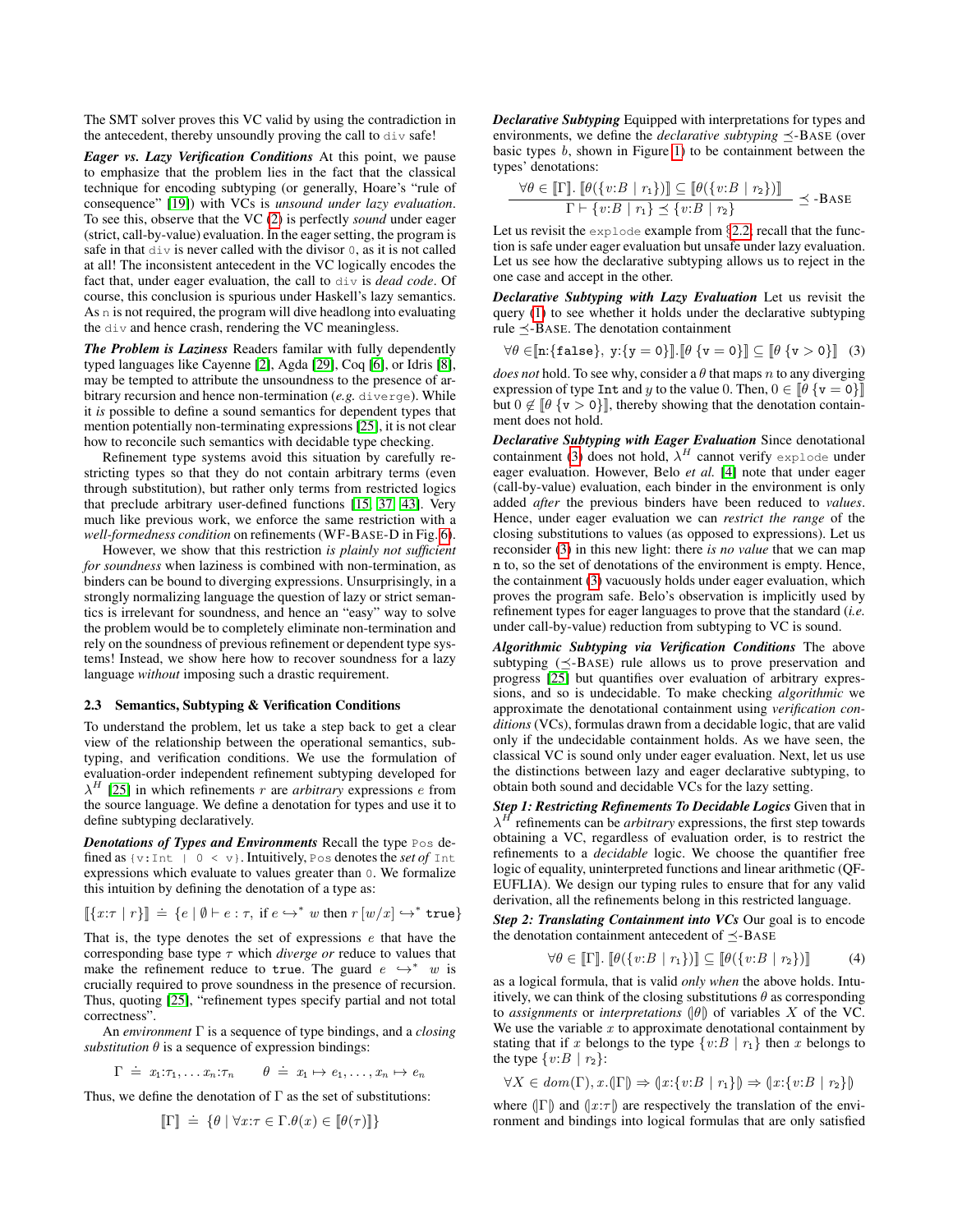by assignments  $(\theta)$  as shown in Figure [1.](#page-1-0) Using the translation of bindings, and by renaming  $x$  to  $v$ , we rewrite the the condition as

$$
\forall X \in dom(\Gamma), v. (\vert \Gamma \vert) \Rightarrow (\text{``}v \text{ is a value''} \Rightarrow r_1)
$$
  

$$
\Rightarrow (\text{``}v \text{ is a value''} \Rightarrow r_2)
$$

Type refinements are carefully chosen to belong to the decidable logical sublanguage QF-EUFLIA, thus we directly translate type refinements into the logic. Thus, what is left is to translate into logic the environment and the "is a value" guards. We postpone translation of the guards as we approximate the above formula by a *stronger*, *i.e.* sound with respect to [4,](#page-2-1) VC that just omits the guards:

$$
\forall X \in \text{dom}(\Gamma), v. (\Gamma) \Rightarrow r_1 \Rightarrow r_2
$$

To translate environments, we conjoin their bindings' translations:

$$
(x_1:\tau_1,\ldots,x_n:\tau_n)\doteq (x_1:\tau_1)\wedge\ldots\wedge(x_n:\tau_n)
$$

However, since types denote *partial correctness*, the translations must also explicitly account for possible divergence:

$$
(x:\{v:\text{Int} | r\}) \doteq "x \text{ is a value" \Rightarrow r[x/v]
$$

That is, we *cannot* assume that each  $x$  satisfies its refinement  $r$ ; we must *guard* that assumption with a predicate stating that  $x$  is bound to a value (not a diverging term.)

The crucial question is: *how* can one discharge these guards to conclude that  $x$  indeed satisfies  $r$ ? One natural route is to enrich the refinement logic with a predicate that states that " $x$  is a value", and then use the SMT solver to *explicitly* reason about this predicate and hence, divergence. Unfortunately, we show in §[8,](#page-12-0) that such predicates lead to three-valued logics, which fall outside the scope of the efficiently decidable theories supported by current solvers. Hence, this route is problematic if we want to use existing SMT machinery to build automated verifiers for Haskell.

#### 2.4 Our Answer: Implicit Reasoning About Divergence

One way forward is to *implicitly* reason about divergence by *eliminating* the "x is a value" guards (*i.e. value guards*) from the VCs.

*Implicit Reasoning: Eager Evaluation* Under eager evaluation the domain of the closing substitutions can be restricted to values [\[4\]](#page-13-7). Thus, we can trivially eliminate the value guards, as they are guaranteed to hold by virtue of the evaluation order. Returning to explode, we see that after eliminating the value guards, we get the VC [\(2\)](#page-1-2) which is, therefore, sound under eager evaluation.

*Implicit Reasoning: Lazy Evaluation* However, with lazy evaluation, we cannot just eliminate the value guards, as the closing substitutions are not restricted to just values. Our solution is to take this reasoning out of the hands of the SMT logic and place it in the hands of a *stratified type system*. We use a non-deterministic  $\beta$ -reduction (formally defined in §[3\)](#page-5-0) to label each type as: A Divtype, written  $\tau$ , which are the default types given to binders that *may diverge*, or, a Wnf-type, written  $\tau^{\downarrow}$ , which are given to binders that are guaranteed to reduce, in a finite number of steps, to *Haskell values* in Weak Head Normal Form (WHNF). Up to now we only discussed Int basic types, but our theory supports user-defined algebraic data types. An expression like 0 : repeat 0 is an infinite Haskell value. As we shall discuss, such infinite values cannot be represented in the logic. To distinguish infinite from finite values, we use a Fin-type, written  $\tau^{\Downarrow}$ , to label binders of expressions that are guaranteed to reduce to *finite values* with no redexes. This stratification lets us generate VCs that are sound for lazy evaluation. Let  $B$  be a basic labelled type. The key piece is the translation of environment bindings:

$$
(x:\{v:B \mid r\}) \doteq \begin{cases} \mathtt{true}, & \text{if } B \text{ is a Div type} \\ r[x/v], & \text{otherwise} \end{cases}
$$

 $\lambda$ 

That is, if the binder may diverge, we simply *omit* any constraints for it in the VC, and otherwise the translation directly states (*i.e.* without the value guard) that the refinement holds. Returning to explode, the subtyping query [\(1\)](#page-1-4) yields the *invalid* VC

$$
{\tt true} \Rightarrow {\tt v} = 0 \Rightarrow {\tt v} > 0
$$

and so explode is soundly rejected under lazy evaluation.

As binders appear in refinements, and binders may refer to potentially infinite computations (*e.g.* [0..]), we must ensure that refinements are well defined (*i.e.* do not diverge). We achieve this via stratification itself, *i.e.* by ensuring that all refinements have type Boo $1^{\Downarrow}$ . By Corollary [1,](#page-9-1) this suffices to ensure that all the refinements are indeed well-defined and converge.

#### 2.5 Verification With Stratified Types

While it is reassuring that the lazy VC soundly *rejects* unsafe programs like explode, we now demonstrate by example that it usefully *accepts* safe programs. First, we show how the basic system – all terms have Div types – allows us to prove "partial correctness" properties without requiring termination. Second, we show how to extend the basic system by using Haskell's pattern matching semantics to assign the pattern match scrutinees Wnf types, thereby increasing the expressiveness of the verifier. Third, we show how to further improve the precision and usability of the system by using a termination checker to assign various terms Fin types. Fourth, we close the loop, by illustrating how the termination checker can itself be realized using refinement types. Finally, we use the termination checker to ensure that all refinements are welldefined (*i.e.* do converge.)

*Example: VCs and Partial Correctness* The first example illustrates how, unlike Curry-Howard based systems, refinement types *do not require* termination. That is, we retain the Floyd-Hoare notion of "partial correctness", and can verify programs where *all* terms have Div-types. Consider ex1 which uses the result of collatz as a divisor.

```
ex1 :: Int -> Int
ex1 n = let x = collatz n in 10 'div' x
collatz :: Int \rightarrow {v:Int | v = 1}
collatz n
 | n == 1 = 1| even n = collatz (n / 2)
  | otherwise = collatz (3*n + 1)
```
The jury is still out on *whether* the collatz function terminates [\[1\]](#page-13-8), but it is easy to verify that its output is a Div Int equal to 1. At the call to  $div$  the parameter x has the output type of collatz, yielding the subtyping query:

$$
x: \{v: Int \mid v = 1\} \vdash \{v = 1\} \preceq \{v > 0\}
$$

where the sub-type is just the type of x. As Int is a Div type, the above reduces to the VC (true  $\Rightarrow$  v = 1  $\Rightarrow$  v > 0) which the SMT solver proves valid, thereby verifying ex1.

*Example: Improving Precision By Forcing Evaluation* If all binders in the environment have Div-types then, effectively, the verifier can make *no* assumptions about the context in which a term evaluates, which leads to a drastic loss of precision. Consider:

$$
ex2 =
$$
 **let** { $x = 1$ ;  $y =$  inc x} **in** 10 'div' y  
inc :: z:Int -> {v:Int | v > z }  
inc =  $\{z \rightarrow z + 1$ 

The call to  $div$  in  $ex2$  is obviously safe, but the system would reject it, as the call yields the subtyping query:

 $x:\{x:\text{Int} \mid x = 1\}, y:\{y:\text{Int} \mid y > x\} \vdash \{v > x\} \preceq \{v > 0\}$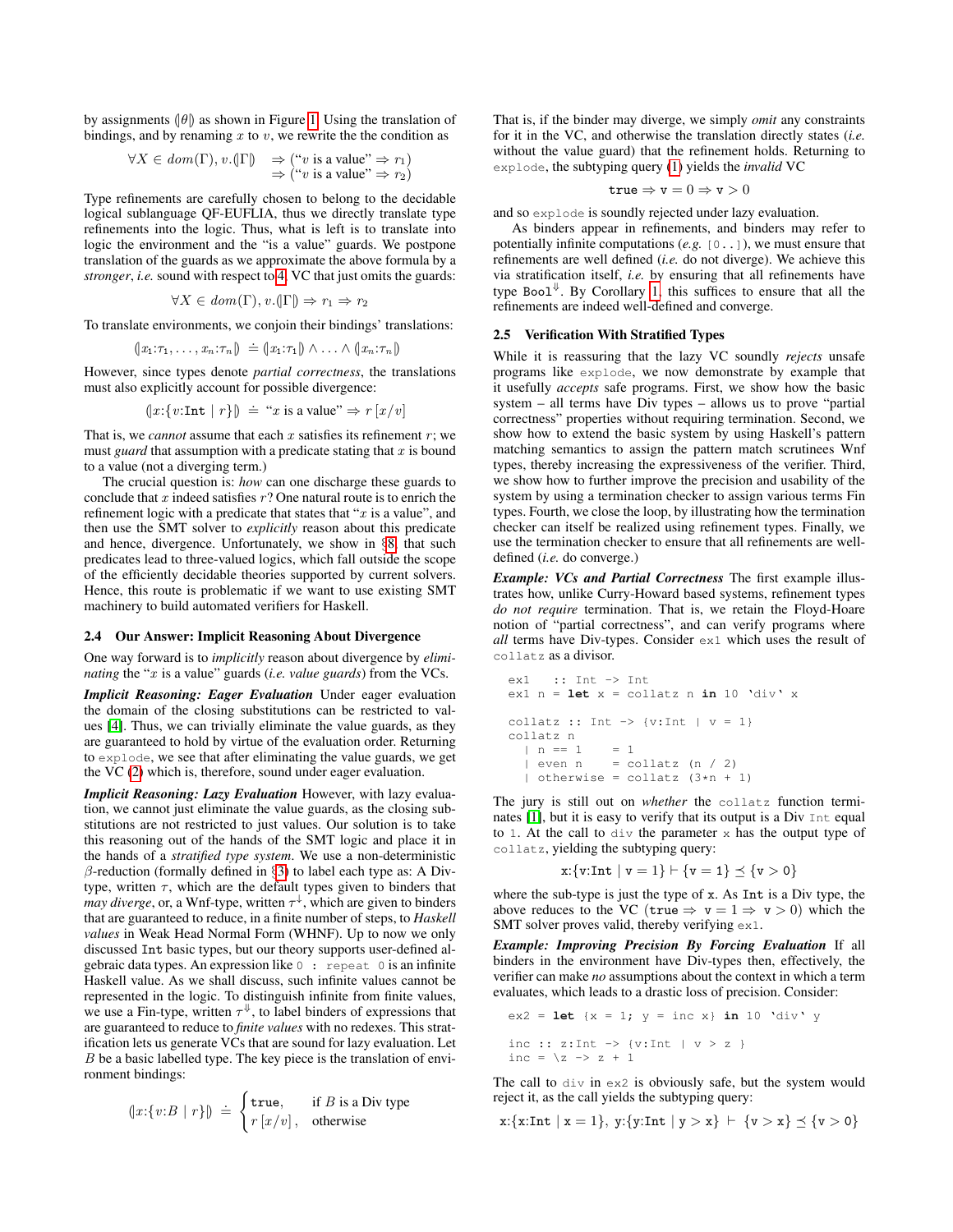Which, as x is a Div type, reduces to the invalid VC

$$
\mathtt{true} \Rightarrow \, \mathtt{v} > \mathtt{x} \Rightarrow \mathtt{v} > 0
$$

We could solve the problem by forcing evaluation of x. In Haskell the seq operator or a bang-pattern can be used to force evaluation. In our system the same effect is achieved by the **case**-**of** primitive: inside each case the matched binder is guaranteed to be a Haskell value in WHNF. This intuition is formalized by the typing rule (T-CASE-D), which checks each case after assuming the scrutinee and the match binder have Wnf types.

If we force  $x$ 's evaluation, using the case primitive, the call to div yields the subtyping query:

$$
x: \{x: Int^{\downarrow} \mid x = 1\} + \{v > x\} \preceq \{v > 0\} \tag{5}
$$
  
 
$$
y: \{y: Int \mid y > x\}
$$

As  $x$  is Wnf, we accept  $ex2$  by proving the validity of the VC

$$
\mathbf{x} = 1 \Rightarrow \mathbf{v} > \mathbf{x} \Rightarrow \mathbf{v} > 0 \tag{6}
$$

*Example: Improving Precision By Termination* While forcing evaluation allows us to ensure that certain environment binders have non-Div types, it requires program rewriting using casesplitting or the seq operator which leads to non-idiomatic code.

Instead, our next key optimization is based on the observation that in practice, *most terms don't diverge*. Thus, we can use a termination analysis to aggressively assign terminating expressions Fin types, which lets us strengthen the environment assumptions needed to prove the VCs. For example, in the ex2 example the term 1 obviously terminates. Hence, we type x as  $Int^{\psi}$ , yielding the subtyping query for  $div$  application:

$$
x:\{x:\text{Int} \downarrow x = 1\} + \{v > x\} \leq \{v > 0\} \tag{7}
$$
  

$$
y:\{y:\text{Int} \downarrow y > x\}
$$

As x is Fin, we accept ex2 by proving the validity of the VC

$$
\mathbf{x} = 1 \Rightarrow \mathbf{v} > \mathbf{x} \Rightarrow \mathbf{v} > 0 \tag{8}
$$

*Example: Verifying Termination With Refinements* While it is straightforward to conclude that the term 1 does not diverge, how do we do so in general? For example:

$$
ex4 =
$$
 **let** { $x = f 9$ ;  $y =$  inc x} **in** 10 'div' y  
\nf :: Nat -> { $v$ :Int |  $v = 1$ }  
\nf n = **if** n == 0 **then** 1 **else** f (n-1)

We check the call to  $div$  via subtyping query [\(7\)](#page-4-0) and VC [\(8\)](#page-4-1), which requires us to prove that  $\epsilon$  terminates on *all* Nat<sup> $\Downarrow$ </sup> inputs.

We solve this problem by showing how refinement types may themselves be used to prove termination, by following the classical recipe of proving termination via decreasing metrics [\[38\]](#page-14-10) as embodied in sized types [\[20,](#page-14-11) [42\]](#page-14-12). The key idea is to show that each recursive call is made with arguments of a *strictly smaller* size, where the size is itself a well founded metric, *e.g.* a natural number.

We formalize this intuition by type checking recursive procedures in a termination-weakened environment where the procedure itself may only be called with arguments that are strictly smaller than the current parameter (using terminating fixpoints of §[4.2.](#page-8-0)) For example, to prove  $f$  terminates, we check its body in an environment

$$
\mathtt{n} : \mathtt{Nat}^\Downarrow \qquad \mathtt{f} : \{\mathtt{n}'{:}\mathtt{Nat}^\Downarrow \mid \mathtt{n}' < \mathtt{n}\} \rightarrow \{\mathtt{v} = 1\}
$$

where we have weakened the type of f to stipulate that it *only* be (recursively) called with Nat values n' that are *strictly less than* the (current) parameter n. The argument of f exactly captures these constraints, as using the Abbreviations of Figure [1](#page-1-0) the argument of f is expanded to  $\{\mathbf{n}': \mathbf{Int}^{\Downarrow} \mid \mathbf{n}' < \mathbf{n} \land \mathbf{n}' \geq 0\}$ . The body typechecks as the recursive call generates the valid VC

$$
0\leq \mathtt{n}\wedge \neg (0=\mathtt{n})\Rightarrow \mathtt{v}=\mathtt{n}-1\Rightarrow (0\leq \mathtt{v}<\mathtt{n})
$$

| <b>Definition</b>       |  |                                                                                       |
|-------------------------|--|---------------------------------------------------------------------------------------|
|                         |  | def ::= measure $f :: \tau$                                                           |
| <i><b>Equation</b></i>  |  | $eq_1 \ldots eq_n$                                                                    |
|                         |  | eq ::= $f(D\overline{x}) = r$                                                         |
| <b>Equation to Type</b> |  |                                                                                       |
|                         |  | $(f(D\overline{x})=r)$ $\doteq D :: \overline{x:\tau} \rightarrow \{v:\tau   f v=r\}$ |
|                         |  | <b>Figure 2.</b> Syntax of Measures                                                   |

<span id="page-4-2"></span>*Example: Diverging Refinements* In this final example we discuss why refinements should always converge and how we statically ensure convergence. Consider the invalid specification

diverge 0 :: {v:Int | v = 12}

that states that the value of a diverging integer is 12. The above specification should be rejected, as the refinement  $v = 12$  does not evaluate to true (diverge  $0 = 12 \not\leftrightarrow^*$  true), instead it diverges.

We want to check the validity of the formula  $v = 12$  under a model that maps v to the diverging integer diverge 0. Any system that decides this formula to be true will be unsound, *i.e.* the VCs will not soundly approximate subtyping. For similar reasons, the system should not decide that this formula is false. To reason about diverging refinements one needs three valued logic, where logical formulas can be solved to true, false, or diverging. Since we want to discharge VC using SMT solvers that currently do not support three valued reasoning, we exclude diverging refinements from types. To  $\alpha$  so, we restrict  $=$  to finite integers

$$
=::\mathtt{Int}^{\Downarrow}\rightarrow \mathtt{Int}^{\Downarrow}\rightarrow \mathtt{Bool}^{\Downarrow}
$$

<span id="page-4-1"></span><span id="page-4-0"></span>and we say that  $\{v:B \mid r\}$  is well-formed *iff* r has a Bool<sup> $\Downarrow$ </sup> type (Corollary [1\)](#page-9-1). Thus the initial invalid specification will be rejected as non well-formed.

## <span id="page-4-4"></span>2.6 Measures: From Integers to Data Types

So far, all our examples have used only integer and boolean expressions in refinements. To describe properties of algebraic data types, we use *measures*, introduced in prior work on Liquid Types [\[24\]](#page-14-4). Measures are inductively defined functions that can be used in refinements, and provide an efficient way to axiomatize properties of data types. For example, emp determines whether a list is empty:

**measure** emp :: [Int] -> Bool emp [] = true emp (x:xs) = false

The syntax for measures deliberately looks like Haskell, but it is *far* more restricted, and should really be considered as a separate language. A measure has exactly one argument, and is defined by a list of equations, each of which has a simple pattern on the left hand side (see Figure [2\)](#page-4-2). The right-hand side of the equation is a refinement expression r. Measure definitions are typechecked in the usual way; we omit the typing rules which are standard. (Our metatheory does not support type polymorphism, so in this paper we simply reason about lists of integers; however, our implementation supports polymorphism.)

*Denotational semantics* The denotational semantics of types in  $\lambda^H$  in §[2.3](#page-2-2) is readily extended to support measures. In  $\lambda^H$  a refinement  $r$  is an arbitrary expression, and calls to a measure are evaluated in the usual way by pattern matching. For example, with the above definition of emp it is straightforward to show that

<span id="page-4-3"></span>
$$
[1,2,3]::\{\text{v}:[\text{Int}]\mid \text{not (emp v)}\}\tag{9}
$$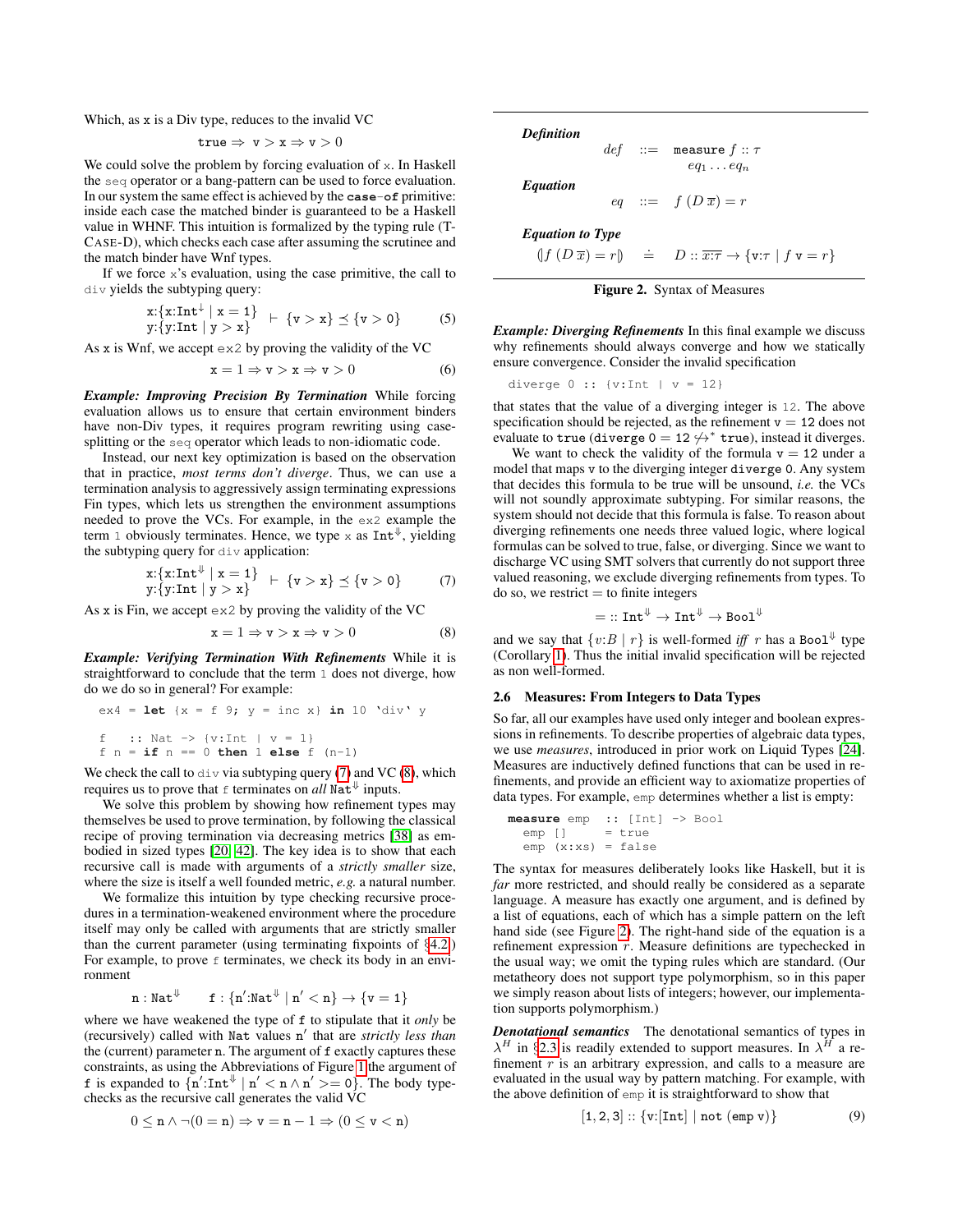as the refinement not (emp  $([1, 2, 3])$ ) evaluates to true.

*Measures as Axioms* How can we reason about invocations of measures in the decidable logic of VCs? A natural approach is to treat a measure like emp as an uninterpreted function, and add logical axioms that capture its behaviour. This looks easy: each equation of the measure definition corresponds to an axiom, thus:

$$
\mathsf{emp}\;[] = \mathtt{true}
$$

$$
\forall x, xs.\texttt{emp}(x:xs) = false
$$

Under these axioms the judgement [9](#page-4-3) is indeed valid.

*Measures as Refinements in Types of Data Constructors* Axiomatizing measures is *precise*; that is, the axioms exactly capture the meaning of measures. Alas, axioms render SMT solvers *inefficient*, and render the VC mechanism *unpredictable*, as one must rely on various brittle syntactic matching and instantiation heuristics [\[14\]](#page-13-9).

Instead, we use a different approach that is *both* precise *and* efficient. The key idea is this: *instead of translating each measure equation into an axiom, we translate each equation into a refined type for the corresponding data constructor* [\[24\]](#page-14-4). This translation is given in Figure [2.](#page-4-2) For example, the definition of the measure emp yields the following refined types for the list data constructors:

```
[] :: \{v:[Int] | emp v = true\}
```

$$
\qquad :\quad \text{x:Int} \rightarrow \text{xs:}[\text{Int}] \rightarrow \{ \text{v:} [\text{Int}] \mid \texttt{emp} \ \texttt{v} = \texttt{false} \}
$$

These types ensure that: (1) each time a list value is *constructed*, its type carries the appropriate emptiness information. Thus our system is able to statically decide that [\(9\)](#page-4-3) is valid, and, (2) each time a list value is *matched*, the appropriate emptiness information is used to improve precision of pattern matching, as we see next.

*Using Measures* As an example, we use the measure emp to provide an appropriate type for the head function:

head :: {v:[Int] | not (emp v)} -> Int head xs = **case** xs **of** (x:\_) -> x [] -> error "yikes" error :: {v:String | false} -> a error = undefined

head is safe as its input type stipulates that it will only be called with lists that are *not* [], and so error "..." is dead code. The call to error generates the subtyping query

$$
\verb!xs:\{xs:[Int]^{\downarrow} \mid \neg(\verb!emp xs){ } \}\verb! \:= \{true\} \preceq \{\verb!false{\}
$$

The match-binder b holds the result of the match [\[36\]](#page-14-13). In the [] case, we assign it the refinement of the type of [] which is (emp xs) = true. Since the call is done inside a **case**-**of** expressions both xs and b are guaranteed to be in WHNF, thus they have Wnf types.

The verifier *accepts* the program as the above subtyping reduces to the valid VC

$$
\lnot(\mathtt{emp}\ \mathtt{xs}) \land ((\mathtt{emp}\ \mathtt{xs}) = \mathtt{true}) \Rightarrow \mathtt{true} \Rightarrow \mathtt{false}
$$

Consequently, our system can naturally support idiomatic Haskell, *e.g.* taking the head of an infinite list:

```
ex x = head (repeat x)repeat :: Int -> {v: [Int] | not (emp v) }
repeat y = y: repeat y
```
*Multiple Measures* If a type has multiple measures, we simply refine each data constructor's type with the *conjunction* of the refinements from each measure. For example, consider a measure that computes the length of a list:

| <b>Constants</b>   |                       | $c := 0, 1, -1, \dots$ true, false<br>$  +, -, \ldots   =, <, \ldots  $ crash                                                |
|--------------------|-----------------------|------------------------------------------------------------------------------------------------------------------------------|
| <i>Values</i>      |                       | $w := c \mid \lambda x.e \mid D \overline{e}$                                                                                |
| <i>Expressions</i> |                       | $e ::= w   x   ee   \text{let } x = e \text{ in } e$<br>  case $x = e$ of $\{D\overline{x} \to e\}$                          |
| <b>Refinements</b> | $r \quad ::= \quad e$ |                                                                                                                              |
| <b>Basic Types</b> |                       | $B \ ::= \text{Int}   \text{Bool}   \text{T}$                                                                                |
| <b>Types</b>       |                       | $\tau$ ::= $\{v:B \mid r\}$   $x:\tau \to \tau$                                                                              |
| <b>Contexts</b>    |                       | $C \ ::= \ \bullet \mid C \ e \mid c \ C \mid D \overline{e} C \overline{e}$<br>  case $x = C$ of $\{D \overline{y} \to e\}$ |
| Reduction          |                       | $e \hookrightarrow e$                                                                                                        |
|                    |                       | $C[e] \hookrightarrow C[e']$ if $e \hookrightarrow e'$                                                                       |

$$
\begin{array}{rcl}\nC[e] & \rightarrow & C[e] & \text{if } e \rightarrow e \\
& c \, v & \rightarrow & \delta(c, v) \\
(\lambda x. e) \, e_x & \rightarrow & e \, [e_x / x] \\
\text{let } x = e_x \text{ in } e & \rightarrow & e \, [e_x / x] \\
\text{case } x = D_j \, \overline{e} \text{ of } \{D_i \, \overline{y_i} \rightarrow e_i\} & \rightarrow & e_j \, [D_j \, \overline{e} / x] \, [\overline{e}/\overline{y_j}]\n\end{array}
$$

<span id="page-5-1"></span>

```
measure len :: [Int] -> Int
  len ([]) = 0len (x:xs) = 1 + len xs
```
Using the translation of Figure [2,](#page-4-2) we extract the following types for list's data constructors.

 $[] :: \{v:[Int] \mid len v = 0\}$ 

::  $x: Int \rightarrow xs:[Int] \rightarrow \{v:[Int] \mid len v = 1 + (len xs)\}$ 

The final types for list data constructors will be the conjunction of the refinements from len and emp:

$$
\begin{array}{ll}\n[] & :: \{v:[Int] \mid emp \ v = \texttt{true} \land \texttt{len} \ v = 0\} \\
: & :: \ x:\texttt{Int} \to xs:\texttt{Int}] \to \\
& \{v:[Int] \mid emp \ v = \texttt{false} \land \texttt{len} \ v = 1 + (\texttt{len} \ xs)\}\n\end{array}
$$

# <span id="page-5-0"></span>3. Declarative Typing:  $\lambda^U$

Next, we formalize our stratified refinement type system, in two steps. First, in this section, we present a core calculus  $\lambda^U$ , with a general  $\beta$ -reduction semantics. We describe the syntax, operational semantics, and sound but undecidable declarative typing rules for  $\lambda^U$ . Second, in §[4,](#page-7-0) we describe QF-EUFLIA, a subset of  $\lambda^U$  that forms a decidable logic of refinements, and use it to obtain  $\lambda^D$  with decidable SMT-based algorithmic typing.

## 3.1 Syntax

Figure [3](#page-5-1) summarizes the syntax of  $\lambda^U$ , which is essentially the calculus  $\lambda^H$  [\[25\]](#page-14-6) *without* the dynamic checking features (like casts), but *with* the addition of data constructors. In  $\lambda^U$ , as in  $\lambda^H$ , refinement expressions  $r$  are not drawn from a decidable logical sublanguage, but can be arbitrary expressions  $e$  (hence  $r ::= e$  in Figure [3\)](#page-5-1). This choice allows us to prove preservation and progress, but renders typechecking undecidable.

*Constants* The primitive constants of  $\lambda^U$  include true, false, 0, 1,  $-1$ , *etc.*, and arithmetic and logical operators like  $+$ ,  $-$ ,  $\leq$ ,/,  $\land$ , ¬. In addition, we include a special *untypable* constant crash that models "going wrong". Primitive operations return a crash when invoked with inputs outside their domain, *e.g.* when / is invoked with 0 as the divisor, or when assert is applied to false.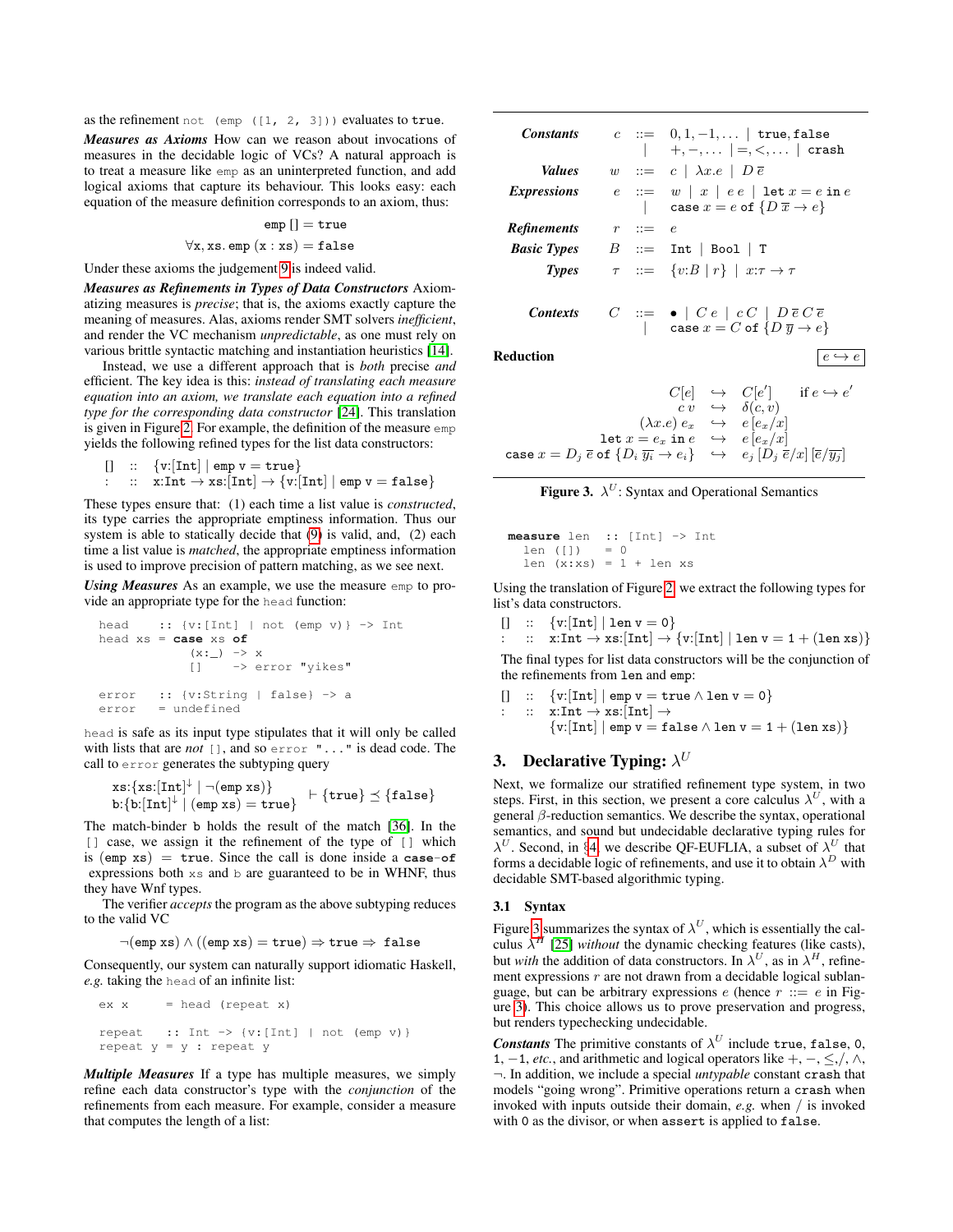*Data Constructors* We encode data constructors as special constants. Each data type has an arity  $Arity(T)$  that represents the exact number of data constructors that return a value of type T. For example the data type [Int], which represents lists of integers, has two data constructors: [] and :, *i.e.* has arity 2.

*Values & Expressions* The values of  $\lambda^U$  include constants,  $\lambda$ abstractions  $\lambda x.e$ , and fully applied data constructors D that wrap expressions. The expressions of  $\lambda^U$  include values, as well as variables  $x$ , applications  $e$   $e$ , and the case and let expressions.

# 3.2 Operational Semantics

Figure [3](#page-5-1) summarizes the small step contextual  $\beta$ -reduction semantics for  $\lambda^U$ . Note that we allow for reductions under data constructors, and thus, values may be further reduced. We write  $e \hookrightarrow^j e'$  if there exist  $e_1, \ldots, e_j$  such that  $e$  is  $e_1, e'$  is  $e_j$  and  $\forall i, j, 1 \le i < j$ , we have  $e_i \hookrightarrow e_{i+1}$ . We write  $e \hookrightarrow^* e'$  if there exists some (finite) j such that  $e \hookrightarrow^j e'$ .

*Constants* Application of a constant requires the argument be reduced to a value; in a single step the expression is reduced to the output of the primitive constant operation. For example, consider  $=$ , the primitive equality operator on integers. We have  $\delta (=, n) =$  $=$ <sub>n</sub> where  $\delta$ ( $=$ <sub>n</sub>, *m*) equals true iff *m* is the same as *n*.

# 3.3 Types

 $\lambda^U$  types include basic types, which are *refined* with predicates, and dependent function types. *Basic types* B comprise integers, booleans, and a family of data-types  $T$  (representing lists, trees *etc.*.) For example the data type [Int] represents lists of integers. We refine basic types with predicates (boolean valued expressions e) to obtain *basic refinement types*  $\{v:B \mid e\}$ . Finally, we have dependent *function types*  $x:\tau_x \to \tau$  where the input x has the type  $\tau_x$  and the output  $\tau$  may refer to the input binder x.

*Notation* We write B to abbreviate  $\{v:B \mid \text{true}\}$ , and  $\tau_x \to \tau$  to abbreviate  $x:\tau_x\to\tau$  if x does not appear in  $\tau$ . We use  $\bar{ }$  for unused binders. We write  $\{v:\texttt{nat}^l | r\}$  to abbreviate  $\{v:\texttt{Int}^l | 0 \le v \land r\}$ . *Denotations* Each type  $\tau$  *denotes* a set of expressions  $[\tau]$ , that are defined via the dynamic semantics [\[25\]](#page-14-6). Let  $|\tau|$  be the type we get if we erase all refinements from  $\tau$  and  $e:|\tau|$  be the standard typing relation for the typed lambda calculus. Then, we define the denotation of types as:

$$
\begin{aligned} [[\{x:B \mid r\}]] &= \{e \mid e:B, \text{ if } e \hookrightarrow^* w \text{ then } r \, [w/x] \hookrightarrow^* \text{true} \} \\ [[x:\tau_x \to \tau]] &= \{e \mid e:[\tau_x \to \tau], \forall e_x \in [\![\tau_x]\!], e \, e_x \in [\![\tau \, [e_x/x]\!]]\} \end{aligned}
$$

**Constants** For each constant c we define its type  $Ty(c)$  such that  $c \in \llbracket \textsf{Ty}(c) \rrbracket$ . For example,

$$
\begin{array}{lll} \text{Ty}(3)&\doteq&\{v:\text{Int}\mid v=3\}\\ \text{Ty}(+)&\doteq&x:\text{Int}\rightarrow y:\text{Int}\rightarrow \{v:\text{Int}\mid v=x+y\}\\ \text{Ty}(/)&\doteq&\text{Int}\rightarrow \{v:\text{Int}\mid v>0\}\rightarrow \text{Int}\\ \text{Ty}(\text{error}_{\tau})&\doteq&\{v:\text{Int}\mid \text{false}\}\rightarrow \tau \end{array}
$$

So, by definition we get the constant typing lemma

## <span id="page-6-0"></span>**Lemma 1.** *[Constant Typing] Every constant*  $c \in [T_y(c)]$ *.*

Thus, if  $\text{Ty}(c) \doteq x:\tau_x \to \tau$ , then for every value  $w \in [\![\tau_x]\!]$ , we require that  $\delta(c, w) \in [\![\tau [w/x]]\!]$ . For every value  $w \notin [\![\tau_x]\!]$ , it suffices to define  $\delta(c, w)$  as crash, a special untyped value.

*Data Constructors* The types of data constructor constants are refined with predicates that track the semantics of the *measures* associated with the data type. For example, as discussed in §[2.6](#page-4-4) we use emp to refine the list data constructors' types:

$$
\begin{array}{lll}\n\text{Ty([\text{]]})} & \doteq & \{v: [\text{Int}] \mid \text{emp } v\} \\
\text{Ty(:)} & \doteq & \text{Int} \rightarrow [\text{Int}] \rightarrow \{v: [\text{Int}] \mid \neg(\text{emp } v)\}\n\end{array}
$$

**Well-Formedness**  $\Gamma \vdash_U \tau$ 

$$
\frac{\Gamma, v:B \vdash_U r : \text{Bool}}{\Gamma \vdash_U \{v:B \mid r\}} \text{WF-BASE}
$$
\n
$$
\frac{\Gamma \vdash_U \tau_x \quad \Gamma, x: \tau_x \vdash_U \tau}{\Gamma \vdash_U \tau_x \quad \Gamma, x: \tau_x \vdash_U \tau} \text{WF-FUN}
$$

 $\overline{\Gamma \vdash_{\scriptscriptstyle{U}} x:\tau_x} \to \tau$ 

Subtyping  $\Gamma \vdash_U \tau_1 \prec \tau_2$ 

$$
\frac{\forall \theta \in [\![\Gamma]\!], [\![\theta(\{v:B \mid r_1\})]\!] \subseteq [\![\theta(\{v:B \mid r_2\})]\!] }{\Gamma \vdash_U \{v:B \mid r_1\} \preceq \{v:B \mid r_2\} } \preceq \text{-Base}
$$

$$
\frac{\Gamma \vdash_U \tau'_x \preceq \tau_x \quad \Gamma, x: \tau'_x \vdash_U \tau \preceq \tau'}{\Gamma \vdash_U x: \tau_x \rightarrow \tau \preceq x: \tau'_x \rightarrow \tau'} \preceq_{\text{FUN}}
$$

**Typing**  $\Gamma \vdash_U e : \tau$ 

$$
\frac{(x,\tau) \in \Gamma}{\Gamma \vdash_U x : \tau} \quad \text{T-VAR} \qquad \frac{\Gamma \vdash_U c : \text{Ty}(c)}{\Gamma \vdash_U c : \text{Ty}(c)} \quad \text{T-CON}
$$
\n
$$
\frac{\Gamma \vdash_U e : \tau' \qquad \Gamma \vdash_U \tau' \preceq \tau \qquad \Gamma \vdash_U \tau}{\Gamma \vdash_U e : \tau} \qquad \text{T-SUB}
$$
\n
$$
\frac{\Gamma, x : \tau_x \vdash_U e : \tau \qquad \Gamma \vdash_U \tau_x}{\Gamma \vdash_U \lambda x . e : (x : \tau_x \to \tau)} \quad \text{T-FUN}
$$
\n
$$
\frac{\Gamma \vdash_U e_1 : (x : \tau_x \to \tau) \qquad \Gamma \vdash_U e_2 : \tau_x}{\Gamma \vdash_U e_1 e_2 : \tau [e_2/x]} \quad \text{T-APP}
$$
\n
$$
\frac{\Gamma \vdash_U e x : \tau_x \qquad \Gamma, x : \tau_x \vdash_U e : \tau \qquad \Gamma \vdash_U \tau}{\Gamma \vdash_U \text{let } x = e_x \text{ in } e : \tau} \quad \text{T-LET}
$$
\n
$$
\frac{\Gamma \vdash_U e : \{v : T \mid r\} \qquad \Gamma \vdash_U \tau}{\Gamma, \overline{y}_j : \overline{\tau_j}, x : \{v : T \mid r \land r_i\} \vdash_U e_i : \tau} \quad \text{T-CASE}
$$

<span id="page-6-1"></span>

By construction it is easy to prove that Lemma [1](#page-6-0) holds for data constructors. For example, emp [] goes to true.

# 3.4 Type Checking

Next, we present the type-checking judgments and rules of  $\lambda^U$ .

*Environments and Closing Substitutions* A *type environment* Γ is a sequence of type bindings  $x_1:\tau_1,\ldots,x_n:\tau_n$ . An environment denotes a set of *closing substitutions* θ which are sequences of expression bindings:  $x_1 \mapsto e_1, \ldots, x_n \mapsto e_n$  such that:

$$
\llbracket \Gamma \rrbracket \ \doteq \ \{ \theta \mid \forall x{:}\tau \in \Gamma.\theta(x) \in \llbracket \theta(\tau) \rrbracket \}
$$

*Judgments* We use environments to define three kinds of rules: Well-formedness, Subtyping, and Typing [\[5,](#page-13-0) [25\]](#page-14-6). A judgment  $\Gamma \vdash_U$  $\tau$  states that the refinement type  $\tau$  is well-formed in the environment Γ. Intuitively, the type  $\tau$  is well-formed if all the refinements in  $\tau$  are Bool-typed in Γ. A judgment  $\Gamma \vdash_U \tau_1 \preceq \tau_2$  states that the type  $\tau_1$  is a subtype of  $\tau_2$  in the environment Γ. Informally,  $\tau_1$  is a subtype of  $\tau_2$  if, when the free variables of  $\tau_1$  and  $\tau_2$  are bound to expressions described by  $\Gamma$ , the denotation of  $\tau_1$  is *contained in* the denotation of  $\tau_2$ . Subtyping of basic types reduces to denotational containment checking. That is, for any closing substitution  $\theta$ in the denotation of Γ, for every expression e, if  $e \in [\theta(\tau_1)]$  then  $e \in [\theta(\tau_2)]$ . A judgment  $\Gamma \vdash_U e : \tau$  states that the expression e has the type  $\tau$  in the environment Γ. That is, when the free vari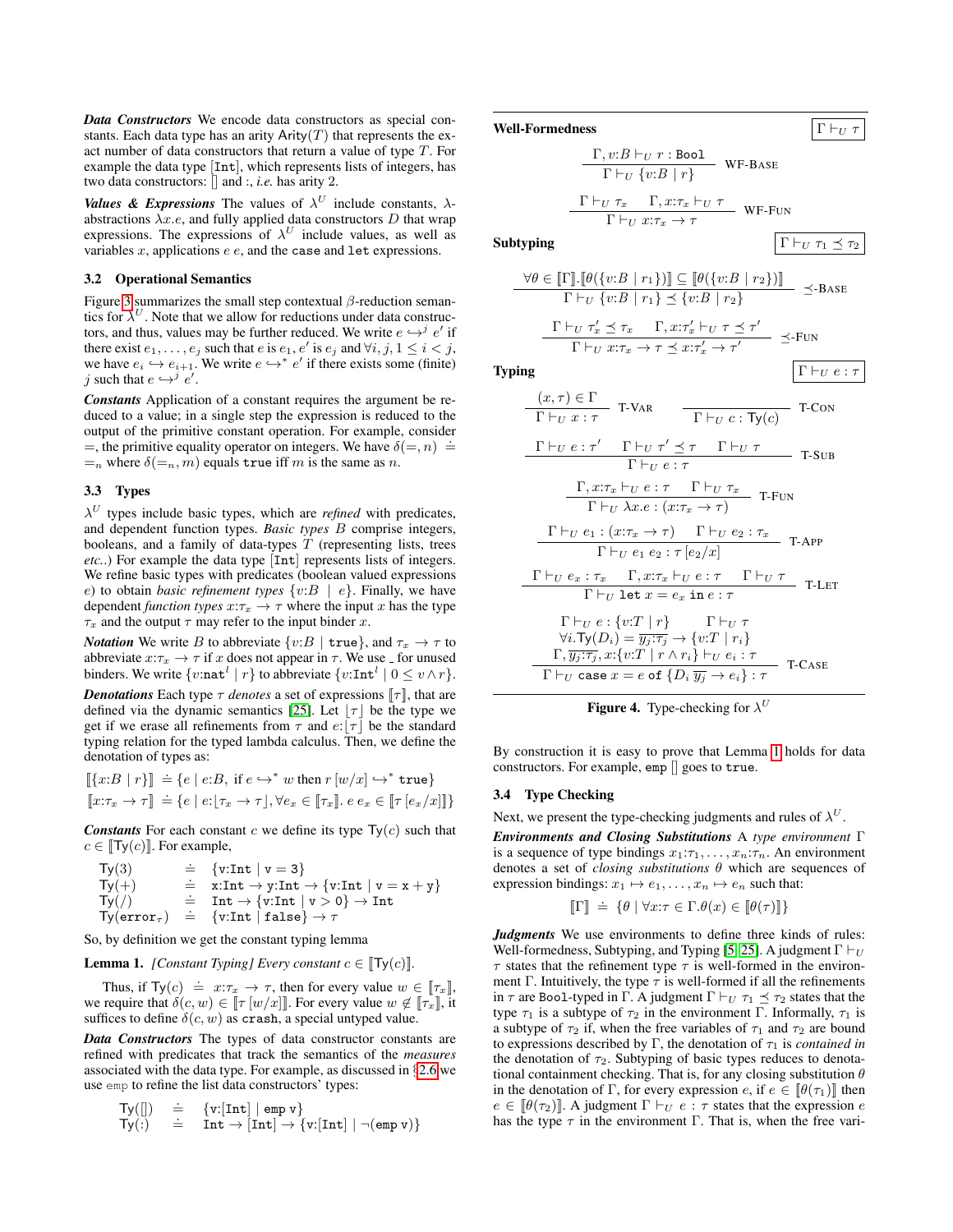*Expressions*, *Values*, *Constants*, *Basic types*: see Figure [3](#page-5-1)

| Types                   |         |                       | $\tau$ ::= $\{v:B \mid r\}$   $\{v:B^l \mid r\}$<br>$x:\tau\to\tau$                                                                                  |
|-------------------------|---------|-----------------------|------------------------------------------------------------------------------------------------------------------------------------------------------|
| <b>Labels</b>           |         |                       | $l \ ::= \ \downarrow   \Downarrow$                                                                                                                  |
| <b>Refinements</b>      |         | $r \quad ::= \quad p$ |                                                                                                                                                      |
| <b>Predicates</b>       |         |                       | $p ::= p = p   p < p   p \wedge p   \neg p$<br>$\begin{array}{c c} & n & x & f\overline{p} & p \oplus p \\ & \text{true} & \text{false} \end{array}$ |
|                         |         |                       |                                                                                                                                                      |
| <i>Measures</i>         | f, q, h |                       |                                                                                                                                                      |
| <i><b>Operators</b></i> |         |                       | $\oplus$ : $= + \, - \, \cdot \,$                                                                                                                    |
| <i>Integers</i>         |         |                       | $n := 0  1 -1  $                                                                                                                                     |
| Domain                  |         |                       | $d \text{ } ::= \text{ } n \text{ }   \text{ } c_w \text{ }   \text{ } D \text{ } \overline{d} \text{ }  $ true   false                              |
| Model                   |         |                       | $\sigma$ : $x_1 \mapsto d_1, \ldots, x_n \mapsto d_n$                                                                                                |

<span id="page-7-3"></span>

ables in e are bound to expressions described by  $\Gamma$ , the expression e will evaluate to a value described by  $\tau$ .

**Soundness** Following  $\lambda^H$  [\[25\]](#page-14-6), we use the (undecidable)  $\leq$ -BASE to show that each step of evaluation preserves typing, and that if an expression is not a value, then it can be further evaluated:

- Preservation: If  $\emptyset \vdash_U e : \tau$  and  $e \hookrightarrow e'$ , then  $\emptyset \vdash_U e' : \tau$ .
- **Progress:** If  $\emptyset \vdash_U e : \tau$  and  $e \neq w$ , then  $e \hookrightarrow e'$ .

We combine the above to prove that evaluation preserves typing, and that a well typed term will not crash.

<span id="page-7-6"></span>**Theorem 1.** *[Soundness of*  $\lambda^U$  *]* 

- **Type-Preservation:** If  $\emptyset \vdash_U e : \tau, e \hookrightarrow^* w$  then  $\emptyset \vdash_U w : \tau$ .
- *Crash-Freedom:* If  $\emptyset \vdash_U e : \tau$  *then*  $e \not\leftrightarrow^*$  crash.

We prove the above following the overall recipe of [\[25\]](#page-14-6). Crashfreedom follows from type-preservation and as crash has no type. The Substitution Lemma, in particular, follows from a connection between the typing relation and type denotations:

<span id="page-7-5"></span>**Lemma 2.** *[Denotation Typing] If*  $\emptyset \vdash_U e : \tau$  *then*  $e \in [\tau]$ *.* 

# <span id="page-7-0"></span>4. Algorithmic Typing:  $\lambda^D$

While  $\lambda^U$  is sound, it cannot be *implemented* thanks to the undecidable denotational containment rule  $\preceq$ -BASE (Figure [4\)](#page-6-1). Next, we go from  $\lambda^U$  to  $\lambda^D$ , a core calculus with sound, SMT-based algorithmic type-checking in four steps. First, we show how to restrict the language of refinements to an SMT-decidable sub-language QF-EUFLIA (§[4.1\)](#page-7-2). Second, we *stratify* the types to specify whether their inhabitants may diverge, must reduce to values, or must reduce to finite values (§[4.2\)](#page-8-0). Third, we show how to *enforce* the stratification by encoding recursion using special fixpoint combinator constants (§[4.2\)](#page-8-1). Finally, we show how to use QF-EUFLIA and the stratification to approximate the undecidable  $\preceq$ -BASE with a decidable verification condition  $\preceq$ -BASE-D, thereby obtaining the algorithmic system  $\lambda^D$  (§[4.3\)](#page-9-2).

# <span id="page-7-2"></span>4.1 Refinement Logic: QF-EUFLIA

Figure [5](#page-7-3) summarizes the syntax of  $\lambda^D$ . Refinements r are now predicates p, drawn from QF-EUFLIA, the decidable logic of equality, uninterpreted functions and linear arithmetic [\[27\]](#page-14-14). Predicates p include linear arithmetic constraints, function application All rules as in Figure [4](#page-6-1) except as follows:

```
Well-Formedness \Gamma \vdash_D \tau
```

$$
\frac{\Gamma, v:B \vdash_D p : \text{Bool}^{\Downarrow}}{\Gamma \vdash_D \{v:B \mid p\}} \text{ WF-Base-D}
$$

Subtyping  $\Gamma \vdash_D \tau_1 \preceq \tau_2$ 

$$
\frac{\langle \vert \Gamma, v : B \vert \rangle \Rightarrow \langle \vert p_1 \vert \rangle \Rightarrow \langle \vert p_2 \rangle \text{ is valid}}{\Gamma \vdash_D \{v : B \mid p_1\} \preceq \{v : B \mid p_2\}} \preceq_{\text{BASE-D}}
$$

Typing  $\Gamma \vdash_D e : \tau$ 

$$
\frac{\Gamma \vdash_D e_1 : (x:\tau_x \to \tau) \quad \Gamma \vdash_D y : \tau_x}{\Gamma \vdash_D e_1 y : \tau [y/x]} \quad \text{T-APP-D}
$$
\n
$$
l \notin \{\mathbb{J}, \mathbb{J}\} \Rightarrow \tau \text{ is Div}
$$
\n
$$
\Gamma \vdash_D e : \{v : T^l \mid r\} \quad \Gamma \vdash_D \tau
$$
\n
$$
\forall i. \text{Ty}(D_i) = \overline{y_j} \tau_j \to \{v : T \mid r_i\}
$$
\n
$$
\frac{\Gamma, \overline{y_j} : \overline{\tau_j}, x : \{v : T^{\perp} \mid r \land r_i\} \vdash_D e_i : \tau}{\Gamma \vdash_D \text{ case } x = e \text{ of } \{D_i \overline{y_j} \to e_i\} : \tau} \quad \text{T-CASE-D}
$$

<span id="page-7-1"></span>

where function symbols correspond to measures (as described in §[2.6\)](#page-4-4), and boolean combinations of sub-predicates.

*Well-Formedness* For a predicate to be well-formed it should be boolean and arithmetic operators should be applied to integer terms, measures should be applied to appropriate arguments (*i.e.* emp is applied to [Int]), and equality or inequality to basic (integer or boolean) terms. Furthermore, we require that refinements, and thus measures, always evaluate to a value. We capture these requirements by assigning appropriate types to operators and measure functions, after which we require that each refinement  $r$  has type Boo $1^{\Downarrow}$  (rule WF-BASE-D in Figure [6\)](#page-7-1).

*Assignments* Figure [5](#page-7-3) defines the elements d of the domain D of integers, booleans, and data constructors that wrap elements from D. The domain D also contains a constant  $c_w$  for each value w of  $\lambda^U$  that does not otherwise belong in  $\mathcal D$  (*e.g.* functions or other primitives). An *assignment*  $\sigma$  is a map from variables to  $\mathcal{D}$ .

*Satisfiability & Validity* We interpret boolean predicates in the logic over the domain D. We write  $\sigma \models p$  if  $\sigma$  is a model of p. We omit the formal definition for space. A predicate p is *satisfiable* if there *exists*  $\sigma \models p$ . A predicate p is *valid* if *for all* assignments  $\sigma \models p$ .

*Connecting Evaluation and Logic* To prove soundness, we need to formally connect the notion of logical models with the evaluation of a refinement to true. We do this in several steps, briefly outlined for brevity. First, we introduce a primitive *bottom expression* ⊥ that can have *any* Div type, but does not evaluate. Second, we define *lifted values*  $w^{\perp}$  (Figure [5\)](#page-7-3), which are values that contain  $\perp$ . Third, we define *lifted substitutions*  $\theta^{\perp}$ , which are mappings from variables to lifted values. Finally, we show how to *embed* a lifted substitution  $\theta^{\perp}$  into a *set of* assignments  $(\theta^{\perp})$  where, intuitively speaking, each ⊥ is replaced by some arbitrarily chosen element of D. Now, we can connect evaluation and logical satisfaction:

<span id="page-7-4"></span>**Theorem 2.** If  $\emptyset \vdash_D \theta^{\perp}(p)$  : Bool<sup> $\Downarrow$ </sup>, then

$$
\theta^{\perp}(p) \hookrightarrow^* \mathtt{true} \mathit{iff} \ \forall \sigma \in (\theta^{\perp}\mathcal{)} \ldotp \sigma \models p
$$

*Restricting Refinements to Predicates* Our goal is to restrict  $\preceq$ -BASE so that only predicates from the decidable logic QF-EUFLIA (not arbitrary expressions) appear in implications  $(|\Gamma|) \Rightarrow$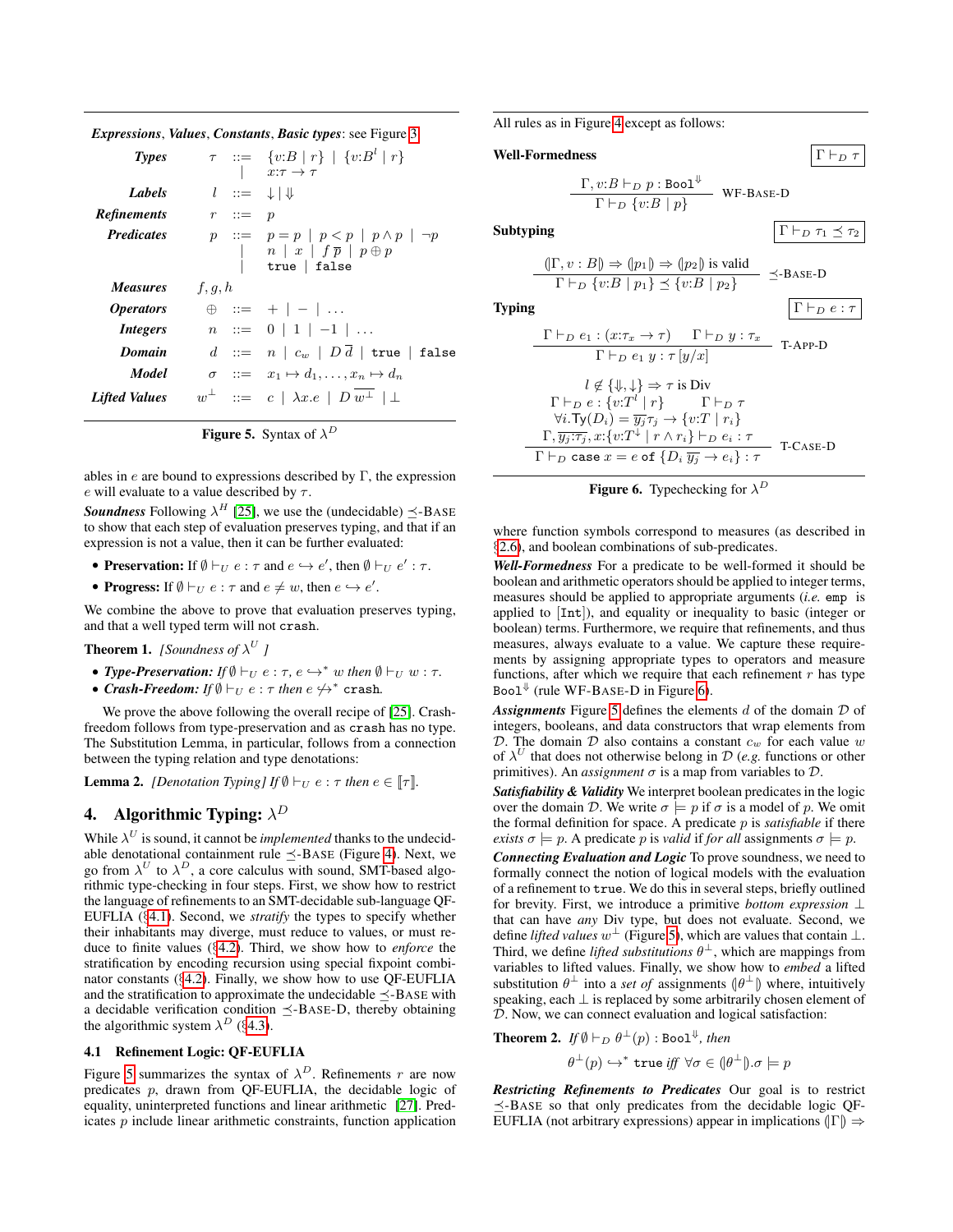$\{v:b \mid p_1\} \Rightarrow \{v:b \mid p_2\}$ . Towards this goal, as shown in Figures [5](#page-7-3) and [6,](#page-7-1) we restrict the syntax and well-formedness of types to contain only predicates, and we convert the program to ANF after which we can restrict the application rule T-APP-D to applications to variables, which ensures that refinements remain within the logic after substitution [\[32\]](#page-14-3). Recall, that this is not enough to ensure that refinements do converge, as under lazy evaluation, even binders can refer to potentially divergent values.

# <span id="page-8-0"></span>4.2 Stratified Types

The typing rules for  $\lambda^D$  are given in Figure [6.](#page-7-1) Instead of *explicitly* reasoning about divergence or strictness in the refinement logic, which leads to significant theoretical and practical problems, as discussed in §[8,](#page-12-0) we choose to reason *implicitly* about divergence within the type system. Thus, the second critical step in our path to  $\lambda^D$  is the stratification of types into those inhabited by potentially diverging terms, terms that only reduce to values, and terms which reduce to finite values. Furthermore, the stratification crucially allows us to prove Theorem [2,](#page-7-4) which requires that refinements do not diverge (*e.g.* by computing the length of an infinite list) by ensuring that inductively defined measures are only applied to finite values. Next, we describe how we stratify types with labels, and then type the various constants, in particular the fixpoint combinators, to enforce stratification.

*Labels* We specify stratification using two *labels* for types. The label  $\downarrow$  (resp.  $\downarrow$ ) is assigned to types given to expressions that reduce (using  $\beta$ -reduction as defined in Figure [3\)](#page-5-1) to a value w (resp. *finite* value, *i.e.* an element of the inductively defined  $D$ ). Formally,

**Wnf types** 
$$
[[v:B^{\downarrow} | r]] = [[v:B | r]] \cap \{e \mid e \hookrightarrow^* w\}
$$
 (10)

↓

**Fin types** 
$$
\llbracket \{v:B^{\downarrow} \mid r\} \rrbracket \doteq \llbracket \{v:B \mid r\} \rrbracket \cap \{e \mid e \hookrightarrow^* d\} \quad (11)
$$

Unlabelled types are assigned to expressions that may diverge. Note that for any  $B$  and refinement  $r$  we have

$$
\left[ \{ v:B^{\downarrow} \mid r \} \right] \subseteq \left[ \{ v:B^{\downarrow} \mid r \} \right] \subseteq \left[ \{ v:B \mid r \} \right]
$$

The first two sets are *equal* for Int and Bool, and *unequal* for (lazily) constructed data types  $T$ . We need not stratify function types (*i.e.* they are Div types) as binders with function types do not appear inside the VC, and are not applied to measures.

*Enforcing Stratification* We enforce stratification in two steps. First, the T-CASE-D rule uses the operational semantics of caseof to type-check each case in an environment where the scrutinee  $x$ is assumed to have a Wnf type. All the other rules, not mentioned in Figure [6,](#page-7-1) remain the same as in Figure [4.](#page-6-1) Second, we create stratified variants for the primitive constants and *separate* fixpoint combinator constants for (arbitary, potentially non-terminating) recursion (fix) and bounded recursion (tfix).

*Stratified Primitives* First, we restrict the primitive operators whose output types are refined with logical operators, so they are only invoked on finite arguments (so that the corresponding refinements are guaranteed to not diverge).

$$
\begin{aligned}\n\operatorname{Ty}(n) &\doteq \{v:\operatorname{Int}^{\Downarrow} \mid v = n\} \\
\operatorname{Ty}(\equiv) &\doteq x:B^{\Downarrow} \rightarrow y:B^{\Downarrow} \rightarrow \{v:\operatorname{Bool}^{\Downarrow} \mid v \Leftrightarrow x = y\} \\
\operatorname{Ty}(+) &\doteq x:\operatorname{Int}^{\Downarrow} \rightarrow y:\operatorname{Int}^{\Downarrow} \rightarrow \{v:\operatorname{Int}^{\Downarrow} \mid v = x + y\} \\
\operatorname{Ty}(\wedge) &\doteq x:\operatorname{Bool}^{\Downarrow} \rightarrow y:\operatorname{Bool}^{\Downarrow} \rightarrow \{v:\operatorname{Bool}^{\Downarrow} \mid v \Leftrightarrow x \wedge y\}\n\end{aligned}
$$

It is easy to prove that the above primitives respect their stratification labels, *i.e.* belong in the denotations of their types.

Note that the above types are restricted in that they can only be applied to finite arguments. In future work, we could address this issue with unrefined versions of primitive types that soundly allow operation on arbitrary arguments. For example, with the current type for +, addition of potentially diverging expressions is rejected. Thus, we could define an unrefined signature

$$
Ty(+) \doteq x:\text{Int} \to y:\text{Int} \to \text{Int}
$$

and allow the two types of  $+$  to co-exist (as an intersection type), where the type checker would choose the precise refined type if and only if both of  $+$ 's arguments are finite.

*Diverging Fixpoints (fix<sub>T</sub>)* Next, note that the only place where divergence enters the picture is through the fixpoint combinators used to encode recursion. For any function or basic type  $\tau = \tau_1 \rightarrow$  $\ldots \rightarrow \tau_n$ , we define the *result* to be the type  $\tau_n$ .

For each  $\tau$  whose result is a Div type, there is a *diverging fixpoint* combinator  $fix_{\tau}$ , such that

$$
\delta(\texttt{fix}_{\tau}, f) \doteq f (\texttt{fix}_{\tau} f)
$$

$$
\textsf{Ty}(\texttt{fix}_{\tau}) \doteq (\tau \to \tau) \to \tau
$$

*i.e.*,  $fix_{\tau}$  yields recursive functions of type  $\tau$ . Of course,  $fix_{\tau}$ belongs in the denotation of its type [\[31\]](#page-14-15) *only if* the result type is a Div type (and *not* when the result is a Wnf or Fin type). Thus, we restrict diverging fixpoints to functions with Div result types.

*Indexed Fixpoints* ( $\text{tfix}_\tau^n$ ) For each type  $\tau$  whose result is a Fin type, we have a family of *indexed* fixpoints combinators  $\texttt{tfix}^n$ :

$$
\delta(\mathbf{tfix}_{\tau}^n, f) \doteq \lambda m.f \ m \ (\mathbf{tfix}_{\tau}^m \ f)
$$

$$
\mathsf{Ty}(\mathbf{tfix}_{\tau}^n) \doteq (n:\mathtt{nat}^{\Downarrow} \to \tau_n \to \tau) \to \tau_n
$$

$$
\text{where, } \tau_n \doteq \{v:\mathtt{nat}^{\Downarrow} \mid v < n\} \to \tau
$$

<span id="page-8-2"></span><span id="page-8-1"></span> $\tau_n$  is a *weakened* version of  $\tau$  that can only be invoked on inputs *smaller* than *n*. Thus, we enforce termination by requiring that  $\texttt{tfix}^n_{\tau}$  is *only* called with m that are *strictly smaller than* n. As the indices are well-founded nats, evaluation will terminate.

*Terminating Fixpoints* ( $\text{tfix}_\tau$ ) Finally, we use the indexed combinators to define the *terminating* fixpoint combinator  $tfix_\tau$  as:

$$
\delta(\mathbf{tfix}_{\tau}, f) \doteq \lambda n.f \; n \; (\mathbf{tfix}_{\tau}^n \; f)
$$
\n
$$
\mathsf{Ty}(\mathbf{tfix}_{\tau}) \; \doteq \; (n:\mathtt{nat}^{\Downarrow} \to \tau_n \to \tau) \to \mathtt{nat}^{\Downarrow} \to \tau
$$

Thus, the top-level call to the recursive function requires a nat<sup> $\psi$ </sup> parameter n that acts as a *starting* index, after which, all "recursive" calls are to combinators with *smaller* indices, ensuring termination.

*Example: Factorial* Consider the factorial function:

$$
\texttt{fac} \doteq \lambda n.\lambda f.\texttt{case} = (n = 0) \texttt{ of } \left\{ \begin{array}{l} \texttt{true} \rightarrow 1 \\ -\rightarrow n \times f(n-1) \end{array} \right\}
$$

Let  $\tau \doteq \texttt{nat}^{\Downarrow}$ . We prove termination by typing

$$
\emptyset \vdash_D \mathtt{tfix}_\tau \mathtt{fac} : \mathtt{nat}^\Downarrow \to \tau
$$

To understand *why*, note that  $\text{tfix}_\tau^n$  is only called with arguments strictly smaller than  $n$ 

$$
\begin{aligned}\n\text{tfix}_{\tau} \text{ fac } n &\leftrightarrow^* \text{fac } n \text{ (tfix}_{\tau}^n \text{ fac}) \\
&\leftrightarrow^* n \times (\text{tfix}_{\tau}^n \text{ fac } (n-1)) \\
&\leftrightarrow^* n \times (\text{fac } (n-1) \text{ (tfix}_{\tau}^{n-1} \text{ fac})) \\
&\leftrightarrow^* n \times n - 1 \times (\text{tfix}_{\tau}^{n-1} \text{ fac } (n-2)) \\
&\leftrightarrow^* n \times n - 1 \times \ldots \times (\text{tfix}_{\tau}^1 \text{ fac } 0) \\
&\leftrightarrow^* n \times n - 1 \times \ldots \times (\text{fac } 0 \text{ (tfix}_{\tau}^0 \text{ fac})) \\
&\leftrightarrow^* n \times n - 1 \times \ldots \times 1\n\end{aligned}
$$

*Soundness of Stratification* To formally *prove* that stratification is soundly enforced, it suffices to prove that the Denotation Lemma [2](#page-7-5) holds for  $\lambda^D$ . This, in turn, boils down to proving that each (stratified) constant belongs in its type's denotation, *i.e.* each  $c \in [Ty(c)]$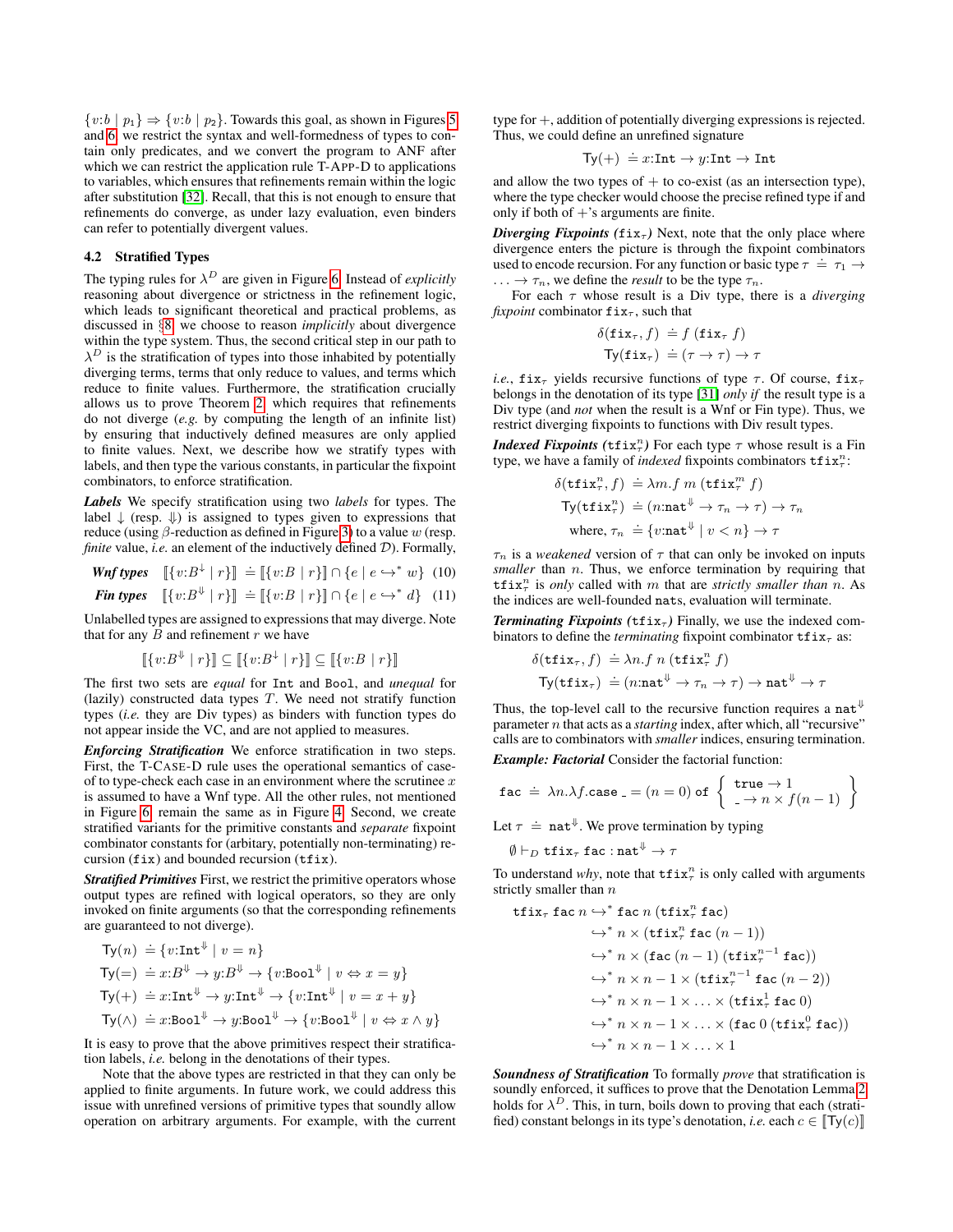or that the Lemma [1](#page-6-0) holds for  $\lambda^D$ . The crucial part of the above is proving that the indexed and terminating fixpoints inhabit their types' denotations.

# Theorem 3. *[Fixpoint Typing]*

- fix $_{\tau} \in$   $[Ty(fix_{\tau})]$ *,*
- $\forall n.\mathtt{tfix}_\tau^n \in [\![\mathsf{Ty}(\mathtt{tfix}_\tau^n)]\!]$ ,
- tfix<sub> $\tau \in \llbracket \text{Ty}(\text{tfix}_{\tau}) \rrbracket$ *.*</sub>

With the above we can prove soundness of Stratification as a corollary Denotation Lemma [2,](#page-7-5) given the interpretations of the stratified types.

#### <span id="page-9-1"></span>Corollary 1. *[Soundness of Stratification]*

- *1.* If  $\emptyset \vdash_D e : \tau^{\Downarrow}$ , then evaluation of e is finite.
- 2. If  $\emptyset \vdash_D e : \tau^{\downarrow}$ , then  $e$  *reduces to WHNF.*

<span id="page-9-3"></span>*3. If*  $\emptyset \vdash_D e : \{v:\tau \mid p\}$ , then p cannot diverge.

Finally, as a direct implication the well-formedness rule WF-BASE-D we conclude [3,](#page-9-3) *i.e.* that refinements cannot diverge.

# <span id="page-9-2"></span>4.3 Verification With Stratified Types

We can put the pieces together to obtain an algorithmic implication rule  $\leq$ -BASE-D instead of the undecidable  $\leq$ -BASE (from Fig-ure [4\)](#page-6-1). Intuitively, each closing substitution  $\theta$  will correspond to a set of logical assignments ( $|\theta|$ ). Thus, we will translate Γ into logical formula  $(\Gamma)$  and denotation inclusion into logical implication such that:

•  $\theta \in [\![\Gamma]\!]$  iff all  $\sigma \in (\![\theta]\!]$  satisfy  $(\![\Gamma]\!])$ , and

•  $\theta\{v:B \mid p_1\} \subseteq \theta\{v:B \mid p_2\}$  iff all  $\sigma \in (\theta)$  satisfy  $p_1 \Rightarrow p_2$ .

*Translating Refinements & Environments* To translate environments into logical formulas, recall that  $\theta \in \mathbb{I} \Gamma \mathbb{I}$  iff for each  $x:\tau \in \mathbb{I}$ Γ, we have  $\theta(x) \in [\![\theta(\tau)]\!]$ . Thus,

 $(x_1:\tau_1,\ldots,x_n:\tau_n) \doteq (x_1:\tau_1) \wedge \ldots \wedge (x_n:\tau_n)$ 

How should we translate a single binding? Since a binding denotes

$$
\llbracket \{x:B \mid p\} \rrbracket \doteq \{e \mid \text{if } e \hookrightarrow^* w \text{ then } p \left[ w/x \right] \hookrightarrow^* \text{true} \}
$$

a direct translation would require a logical value predicate  $Val(x)$ , which we could use to obtain the logical translation

$$
(\{x:B \mid p\}) \doteq \neg \mathsf{Val}(x) \lor p
$$

This translation poses several theoretical and practical problems that preclude the use of existing SMT solvers (as detailed in §[8\)](#page-12-0). However, our stratification guarantees (cf. [\(10\)](#page-8-2), [\(11\)](#page-8-1)) that labeled types reduces to values, and so we can simply conservatively translate the Div and labeled (Wnf, Fin) bindings as:

$$
(\{x:B \mid p\}) \doteq \text{true} \qquad (\{x:B^l \mid p\}) \doteq p
$$

*Soundness* We prove soundness by showing that the decidable implication  $\preceq$ -BASE-D approximates the undecidable  $\preceq$ -BASE.

<span id="page-9-4"></span>**Theorem 4.** If 
$$
(|\Gamma|) \Rightarrow p_1 \Rightarrow p_2
$$
 is valid then

 $\Gamma \vdash_U \{v:B \mid p_1\} \preceq \{v:B \mid p_2\}$ 

To prove the above, let  $VC \doteq (\vert \Gamma \vert) \Rightarrow p_1 \Rightarrow p_2$ . We prove that if the VC is valid then  $\Gamma \vdash_U \{v : b \mid p_1\} \preceq \{v : b \mid p_2\}$ . This fact relies crucially on a notion of *tracking evaluation* which allows us to reduce a closing substitution  $\theta$  to a lifted substitution  $\theta^{\perp}$ , written  $\theta \hookrightarrow_{\perp}^* \theta^{\perp}$ , after which we prove:

**Lemma 3.** [Lifting] 
$$
\theta(e) \hookrightarrow^* c
$$
 iff  $\exists \theta \hookrightarrow^*_{\perp} \theta^{\perp}$  s.t.  $\theta^{\perp}(e) \hookrightarrow^* c$ .

We combine the Lifting Lemma and the equivalence Theorem [2](#page-7-4) to prove that the validity of the VC demonstrates the denotational containment  $\forall \theta \in [\![\Gamma]\!]$ .  $[\![\theta({v:B | p_1})\!] \subseteq [\![\theta({v:B | p_2})\!]$ . The soundness of algorithmic typing follows from Theorems [4](#page-9-4) and [1:](#page-7-6)

**Theorem 5.** *[Soundness of*  $\lambda^D$  *]* 

- *Approximation: If*  $\emptyset \vdash_D e : \tau$  *then*  $\emptyset \vdash_U e : \tau$ *.*
- *Crash-Freedom:* If  $\emptyset \vdash_D e : \tau$  *then*  $e \not\leftrightarrow^*$  crash.

To prove approximation we need to prove that Lemma [1](#page-6-0) holds for each constant, and thus it holds for data constructors. In the metatheory we assume a stronger notion of validity that respects the measure axioms. However, since our implementation does not use axioms and instead, without loss of soundness or precision, treats measures as uninterpreted during SMT validity checking, we omit further discussion of axioms for clarity.

# <span id="page-9-0"></span>5. Implementation: LIQUIDHASKELL

We have implemented  $\lambda^D$  in LIQUIDHASKELL (§[2\)](#page-0-0). Next, we describe the key steps in the transition from  $\lambda^D$  to Haskell.

#### 5.1 Termination

Haskell's recursive functions of type nat<sup> $\psi \rightarrow \tau$ </sup> are represented, in GHC's Core [\[36\]](#page-14-13) as let rec  $f = \lambda n.e$  which is operationally equivalent to let  $f = \text{tfix}_{\tau}(\lambda n.\lambda f.e)$ . Given the type of  $\text{tfix}_{\tau}$ , checking that f has type nat<sup> $\psi \rightarrow \tau$ </sup> reduces to checking e in a *termination-weakened environment* where

$$
f: \{v:\mathtt{nat}^{\Downarrow} \mid v < n\} \to \tau
$$

Thus, LIQUIDHASKELL proves termination just as  $\lambda^D$  does: by checking the body in the above environment, where the recursive binder is called with nat inputs that are strictly smaller than  $n$ .

*Default Metric* For example, LIQUIDHASKELL proves that

fac  $n = if n == 0 then 1 else n * fac (n-1)$ 

has type  $nat^{\Downarrow} \rightarrow nat^{\Downarrow}$  by typechecking the body of fac in a termination-weakened environment  $\mathtt{fac} : \{\mathtt{v} : \mathtt{nat}^\Downarrow \mid \mathtt{v} < \mathtt{n}\} \to \mathtt{nat}^\Downarrow$ The recursive call generates the subtyping query:

$$
\texttt{n} \mathpunct{:} \{0 \leq \texttt{n}\}, \neg(\texttt{n} = 0) \vdash_D \{\texttt{v} = \texttt{n} - 1\} \preceq \{\texttt{0} \leq \texttt{v} \wedge \texttt{v} < \texttt{n}\}
$$

Which reduces to the valid VC

$$
0 \leq \mathbf{n} \land \neg(\mathbf{n} = 0) \Rightarrow (\mathbf{v} = \mathbf{n} - 1) \Rightarrow (0 \leq \mathbf{v} \land \mathbf{v} < \mathbf{n})
$$

proving that fac terminates, in essence because the *first parameter* forms a *well-founded decreasing metric*.

#### *Refinements Enable Termination* Consider Euclid's GCD:

$$
\gcd :: a:\text{Nat} \rightarrow \{v:\text{Nat} \mid v < a\} \rightarrow \text{Nat}
$$
\n
$$
\gcd a 0 = a
$$
\n
$$
\gcd a b = \gcd b \text{ (a 'mod ' b)}
$$

Here, the first parameter is decreasing, but this requires the fact that the second parameter is smaller than the first and that mod returns results smaller than its second parameter. Both facts are easily expressed as refinements, but elude non-extensible checkers [\[18\]](#page-14-16).

*Explicit Termination Metrics* The indexed-fixpoint combinator technique is easily extended to cases where some parameter *other* than the first is the well-founded metric. For example, consider:

```
\n
$$
\text{tfac} : : \text{Nat} \rightarrow n:\text{Nat} \rightarrow \text{Nat} / [n]
$$
\n $\text{tfac} x n | n == 0 = x$ \n $| \text{otherwise} = \text{tfac} (n * x) (n-1)$ \n
```

We specify that the *last parameter* is decreasing by specifying an explicit termination metric / [n] in the type signature. LIQUID-HASKELL *desugars* the termination metric into a new nat-valued *ghost parameter* d whose value is always equal to the termination metric n: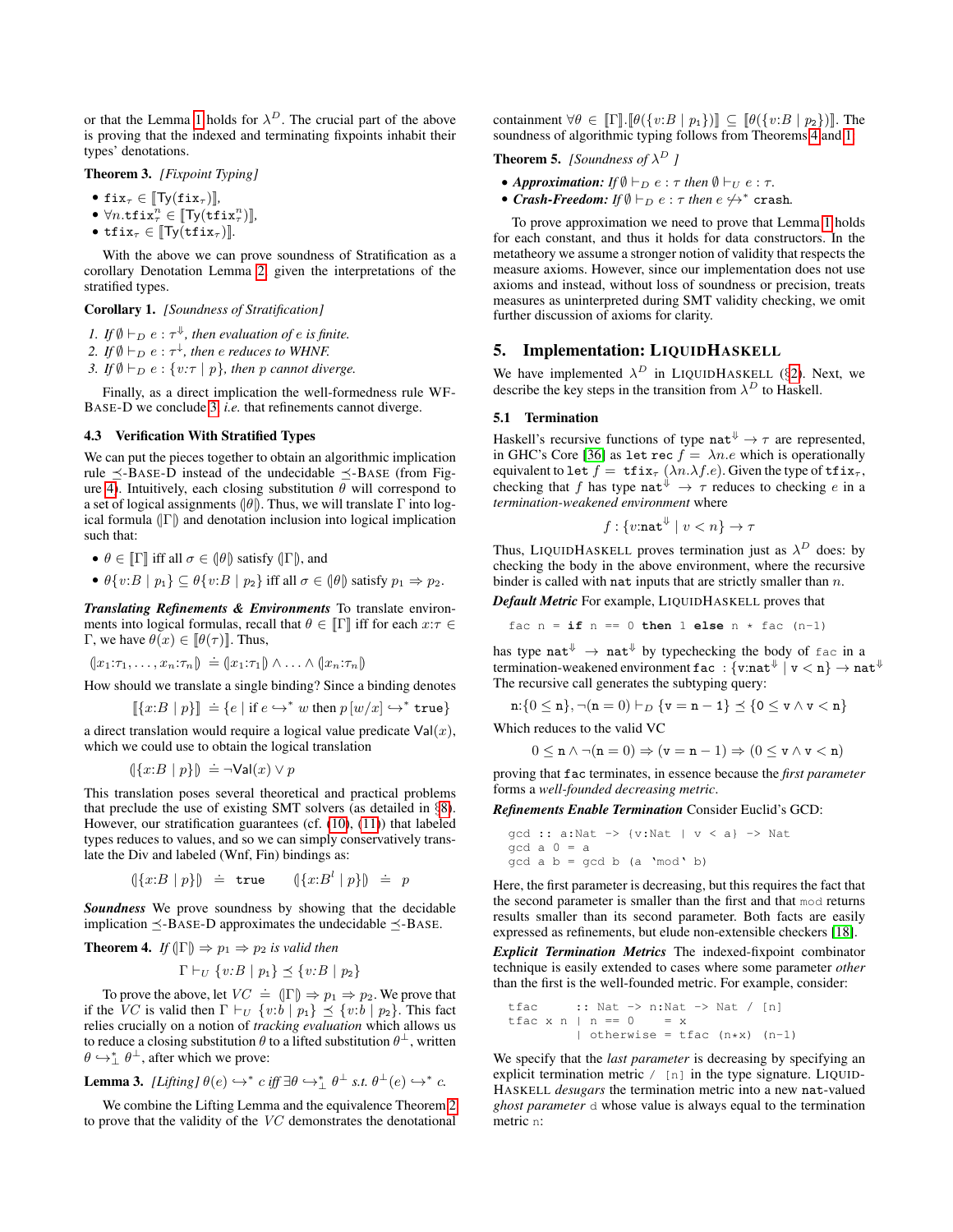|                      |  |  |  |  | tfac :: d:Nat -> Nat -> {n:Nat   d = n} -> Nat |  |  |  |
|----------------------|--|--|--|--|------------------------------------------------|--|--|--|
| tfacdxn   n == 0 = x |  |  |  |  |                                                |  |  |  |
|                      |  |  |  |  | otherwise = tfac $(n-1)$ $(n*x)$ $(n-1)$       |  |  |  |

Type checking, as before, checks the body in an environment where the first argument of tfac is weakened, *i.e.*, requires proving d > n-1. So, the system needs to know that the ghost argument d represents the decreasing metric. We capture this information in the type signature of tfac where the *last* argument exactly specifies that  $d$  is the termination metric n, *i.e.*,  $d = n$ . Note that since the termination metric can depend on any argument, it is important to refine the last argument, so that all arguments are in scope, with the fact that  $d$  is the termination metric.

To generalize, desugaring of termination metrics proceeds as follows. Let f be a recursive function with parameters  $\overline{x}$ , and termination metric  $\mu(\overline{x})$ . Then LIQUIDHASKELL will

- add a nat-valued ghost first parameter  $d$  in the definition of  $f$ ,
- weaken the last argument of f with the refinement  $d = \mu(\overline{x})$ ,
- at each recursive call of  $f \overline{e}$ , apply  $\mu(\overline{e})$  as the first argument.

*Explicit Termination Expressions* Let us now apply the previous technique in a function where none of the parameters themselves decrease across recursive calls, but there is some *expression* that forms the decreasing metric. Consider range lo hi, which returns the list of Ints from lo to hi: We generalize the explicit metric specification to *expressions* like hi-lo. LIQUIDHASKELL *desugars* the expression into a new nat-valued *ghost parameter* whose value is always equal to hi-lo, that is:

```
range :: \text{lo:Nat} \rightarrow \{\text{hi:Nat} \mid \text{hi} \geq 10\} \rightarrow \{\text{Nat}\}/ [hi-lo]
range lo hi
   | lo < hi = lo : range (lo + 1) hi
   \begin{array}{cccc} | & \_ & = & [ \ ] \end{array}
```
Here, neither parameter is decreasing (indeed, the first one is *increasing*) but hi-lo decreases across each call. We generalize the explicit metric specification to *expressions* like hi-lo. LIQUID-HASKELL *desugars* the expression into a new nat-valued *ghost parameter* whose value is always equal to hi-lo, that is:

```
range lo hi = go (hi-lo) lo hi
  where
     go :: d:Nat -> lo:Nat
        \rightarrow {hi:Nat | d = hi - lo} -> [Nat]
     go d lo hi
      | lo < hi = 1 : go (hi-(lo+1)) (lo+1) hi
      \begin{array}{ccc} | & \underline{\quad} & | \end{array}
```
After which, it proves go terminating, by showing that the first argument d is a nat that decreases across each recursive call (as in fac and tfac).

*Recursion over Data Types* The above strategy generalizes easily to functions that recurse over (finite) data structures like arrays, lists, and trees. In these cases, we simply use *measures* to project the structure onto nat, thereby reducing the verification to the previously seen cases. For each user defined type, *e.g.*

**data**  $L$  [sz]  $a = N$  | C a (L a)

we can define a *measure*

**measure** sz :: L a -> Nat sz  $(C \times xs) = 1 + (sz xs)$  $sz \tN = 0$ 

We prove that map terminates using the type:

map ::  $(a \rightarrow b) \rightarrow xs:L a \rightarrow L b / [sz xs]$ map f (C x xs) = C (f x) (map f xs)<br>map f N = N map f N

That is, by simply using (sz xs) as the decreasing metric.

*Generalized Metrics Over Datatypes* Finally, in many functions there is no single argument whose (measure) provably decreases. For example, consider:

```
merge :: xs:- \rightarrow ys:- \rightarrow / [sz xs + sz ys]
merge (C x xs) (C y ys)
  | x < y = x 'C' (merge xs (y 'C' ys))
  | otherwise = y'C' (merge (x'C' xs) ys)
```
from the homonymous sorting routine. Here, neither parameter decreases, but the *sum* of their sizes does. As before LIQUID-HASKELL desugars the decreasing expression into a ghost parameter and thereby proves termination (assuming, of course, that the inputs were finite lists, *i.e.*  $L^{\Downarrow}$  *a.*)

*Automation: Default Size Measures* Structural recursion on the first argument is a common pattern in Haskell code. LIQUID-HASKELL automates termination proofs for this common case, by allowing users to specify a *size measure* for each data type, (*e.g.* sz for L a). Now, if *no* termination metric is given, by default LIQUIDHASKELL assumes that the *first* argument whose type has an associated size measure decreases. Thus, in the above, we need not specify metrics for fac or gcd or map as the size measure is automatically used to prove termination. This simple heuristic allows us to automatically prove 67% of recursive functions terminating.

#### 5.2 Non-termination

By default, LIQUIDHASKELL checks that every function is terminating. We show in §[6](#page-11-0) that this is in fact the overwhelmingly common case in practice. However, annotating a function as **lazy** deactivates LIQUIDHASKELL's termination check (and marks the result as a Div type). This allows us to check functions that are nonterminating, and allows LIQUIDHASKELL to prove safety properties of programs that manipulate *infinite* data, such as streams, which arise idiomatically with Haskell's lazy semantics. For example, consider the classic repeat function:

repeat  $x = x 'C'$  repeat x

We cannot use the  $\text{tfix}$  combinators to represent this kind of recursion, and hence, use the non-terminating fix combinator instead.

Let us see how we can use refinements to statically distinguish between finite and infinite streams. The direct, *global* route of using a measure

```
measure inf :: L a -> Prop
  inf (C \times xs) = inf xs<br>inf N = false= false
```
to describe infinite lists is unavailable as such a measure, and hence, the corresponding refinement would be non-terminating. Instead, we describe infinite lists in *local* fashion, by stating that each *tail* is non-empty.

*Step 1: Abstract Refinements* We can parametrize a datatype with abstract refinements that relate sub-parts of the structure [\[39\]](#page-14-17). For example, we parameterize the list type as:

```
data L a <p :: L a -> Prop>
  = N \mid C a {v: L < p > a | (p v) }
```
which parameterizes the list with a refinement  $\beta$  which holds *for each* tail of the list, *i.e.* holds for each of the second arguments to the C constructor in each sub-list.

*Step 2: Measuring Emptiness* Now, we can write a measure that states when a list is *empty*

**measure** emp :: L a -> Prop  $emp N$  = true emp (C x xs) = false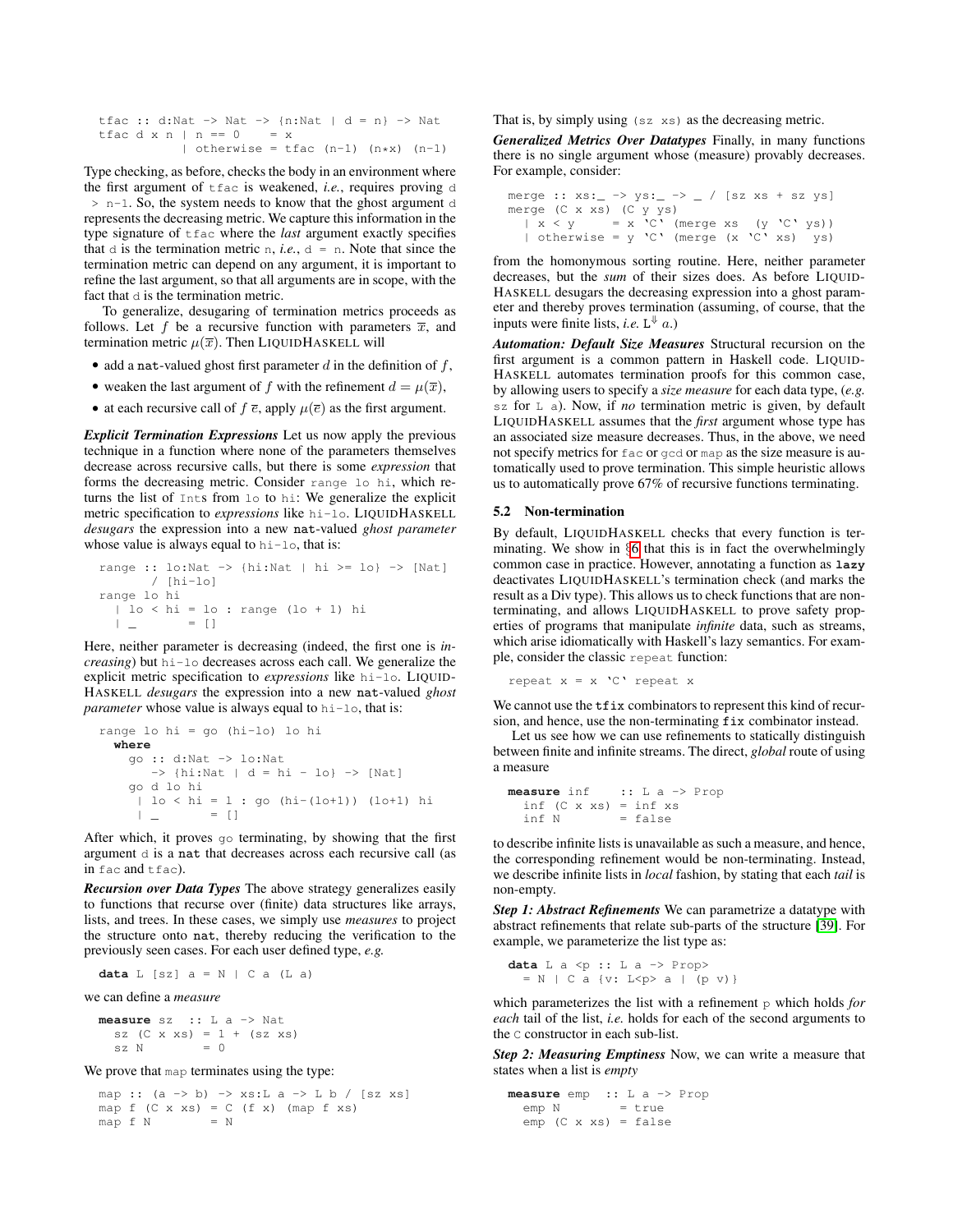As described in §[4,](#page-7-0) LIQUIDHASKELL translates the abstract refinements and measures into refined types for N and C.

*Step 3: Specification & Verification* Finally, we can use the abstract refinements and measures to write a type alias describing a refined version of  $L$  a representing infinite streams:

```
type Stream a =
   \{xs: L < {\varepsilon \varepsilon > not(emp v)} \ge a \mid not(emp xs) \}
```
We can now type repeat as:

```
lazy repeat :: a -> Stream a
repeat x = x 'C' repeat x
```
The **lazy** keyword *deactivates* termination checking, and marks the output as a Div type. Even more interestingly, we can prove safety properties of infinite lists, for example:

```
take :: Nat -> Stream a -> L a
\text{take } 0 = N
take n (C \times xs) = x 'C' take (n-1) xstake \_ N \qquad = error \text{ "never happens" }
```
LIQUIDHASKELL proves, similar to the head example from §[2,](#page-0-0) that we never match a  $N$  when the input is a  $St$  ream.

*Finite vs. Infinite Lists* Thus, the combination of refinements and labels allows our stratified type system to specify and verify whether a list is finite or infinite. Note that:  $\hat{L}^{\psi}$  a represents *finite* lists *i.e.* those produced using the (inductive) terminating fixpoint combinators,  $\tilde{L}^{\downarrow}$  a represents (potentially) infinite lists which are guaranteed to reduce to values, *i.e.* non-diverging computations that yield finite or infinite lists, and  $L$   $a$  represents computations that may diverge or produce a finite or infinite list.

#### 5.3 User Specifications and Type Inference

In program verification it is common that the user provides functional specification that the code should satisfy. In LIQUIDHASKELL these specifications can be provided as type signatures for **let**bound variables. Consider the typechecking rules of Figure [4](#page-6-1) that is used by  $\lambda^D$ .

$$
\frac{\Gamma \vdash e_x : \tau_x \quad \Gamma, x : \tau_x \vdash e : \tau \quad \Gamma \vdash \tau}{\Gamma \vdash \texttt{let } x = e_x \texttt{ in } e : \tau} \quad \texttt{T-LET}
$$

Note that T-LET *guesses* an appropriate type  $\tau_x$  for  $e_x$  and binds this type to  $x$  to typecheck  $e$ .

LIQUIDHASKELL allows the user to specify the type  $\tau_x$  for top level bindings. For every binding let  $x = e_x$  in ..., if the user provides a type specification  $\tau_x$ , LIQUIDHASKELL checks using the appropriate environment (1) that the specified type is wellformed, and (2) that the expression  $e_x$  typechecks under the specification  $\tau_x$ . For the other top level bindings, *i.e.* those without user-provided specifications, as well as all local bindings, LIQUID-HASKELL uses the Liquid Types [\[32\]](#page-14-3) framework to infer refinement types, thus greatly reducing the number of annotations required from the user.

# <span id="page-11-0"></span>6. Evaluation

Our goal is to build a practical and effective SMT & refinement type-based verifier for Haskell. We have shown that lazy evaluation requires the verifier to reason about divergence; we have proposed an approach for implicitly reasoning about divergence by eagerly proving termination, thereby optimizing the precision of the verifier. Next, we describe an experimental evaluation of our approach that uses LIQUIDHASKELL to prove termination and functional correctness properties of a suite of widely used Haskell libraries totaling more than 10KLOC. Our evaluation seeks to determine whether our approach is *suitable* for a lazy language (*i.e.*

| Module            | LOC   | Fun  | Rec | Div | Hint | Time |
|-------------------|-------|------|-----|-----|------|------|
| GHC.List          | 309   | 66   | 34  | 5   | 0    | 14   |
| Data.List         | 504   | 97   | 50  | っ   | 6    | 11   |
| Data.Map.Base     | 1396  | 180  | 94  | 0   | 12   | 175  |
| Data.Set.Splay    | 149   | 35   | 17  | 0   | 7    | 26   |
| Bytestring        | 3505  | 569  | 154 | 8   | 73   | 285  |
| Vector-Algorithms | 1218  | 99   | 31  | 0   | 31   | 85   |
| Text              | 3128  | 493  | 124 |     | 44   | 481  |
| <b>Total</b>      | 10209 | 1539 | 504 | 20  | 173  | 1080 |

<span id="page-11-1"></span>Table 1. A quantitative evaluation of our experiments. LOC is the number of noncomment lines of source code as reported by sloccount. Fun is the total number of functions in the library. Rec is the number of recursive functions. Div is the number of functions marked as potentially non-terminating. Hint is the number of termination hints, in the form of *termination expressions*, given to LIQUIDHASKELL. Time is the time, in seconds, required to run LIQUIDHASKELL.

do most Haskell functions terminate?), *precise* enough to capture the termination reasons (*i.e.* is LIQUIDHASKELL able to prove that most functions terminate?), *usable* without placing an unreasonably high burden on the user in the form of explicit termination annotations, and *effective* enough to enable the verification of functional correctness properties. For brevity, we omit a description of the properties other than termination, please see [\[40\]](#page-14-18) for details.

*Implementation* LIQUIDHASKELL takes as input: (1) A Haskell *source* file, (2) Refinement type *specifications*, including refined datatype definitions, measures, predicate and type aliases, and function signatures, and (3) Predicate fragments called *qualifiers* which are used to infer refinement types using the abstract interpretation framework of Liquid Typing [\[32\]](#page-14-3). The verifier returns as output, SAFE or UNSAFE, depending on whether the code meets the specifications or not, and, importantly for debugging the code (or specification!) the inferred types for all sub-expressions.

*Benchmarks* As benchmarks, we used the following libraries: GHC.List and Data.List, which together implement many standard list operations, Data.Set.Splay, which implements an splay functional set, Data.Map.Base, which implements a functional map, Vector-Algorithms, which includes a suite of "imperative" array-based sorting algorithms, Bytestring, a library for manipulating byte arrays, and Text, a library for highperformance Unicode text processing. These benchmarks represent a wide spectrum of idiomatic Haskell codes: the first three are widely used libraries based on recursive data structures, the fourth and fifth perform subtle, low-level arithmetic manipulation of array indices and pointers, and the last is a rich, high-level library with sophisticated application-specific invariants, well outside the scope of even Haskell's expressive type system. Thus, this suite provides a diverse and challenging test-bed for evaluating LIQUIDHASKELL.

*Results* Table [1](#page-11-1) summarizes our experiments, which covered 39 modules totaling 10,209 non-comment lines of source code. The results were collected on a machine with an Intel Xeon X5600 and 32GB of RAM (no benchmark required more than 1GB). Timing data was for runs that performed full verification of safety and functional correctness properties in addition to termination.

- *Suitable:* Our approach of eagerly proving termination is in fact, *highly* suitable: of the 504 recursive functions, only 12 functions were *actually* non-terminating (*i.e.* non-inductive). That is, 97.6% of recursive functions are inductively defined.
- *Precise:* Our approach is extremely precise, as refinements provide auxiliary invariants and extensibility that is crucial for proving termination. We successfully *prove* that 96.0% of recursive functions terminate.
- *Usable:* Our approach is highly usable and only places a modest annotation burden on the user. The default metric, namely the first parameter with an associated size measure, suffices to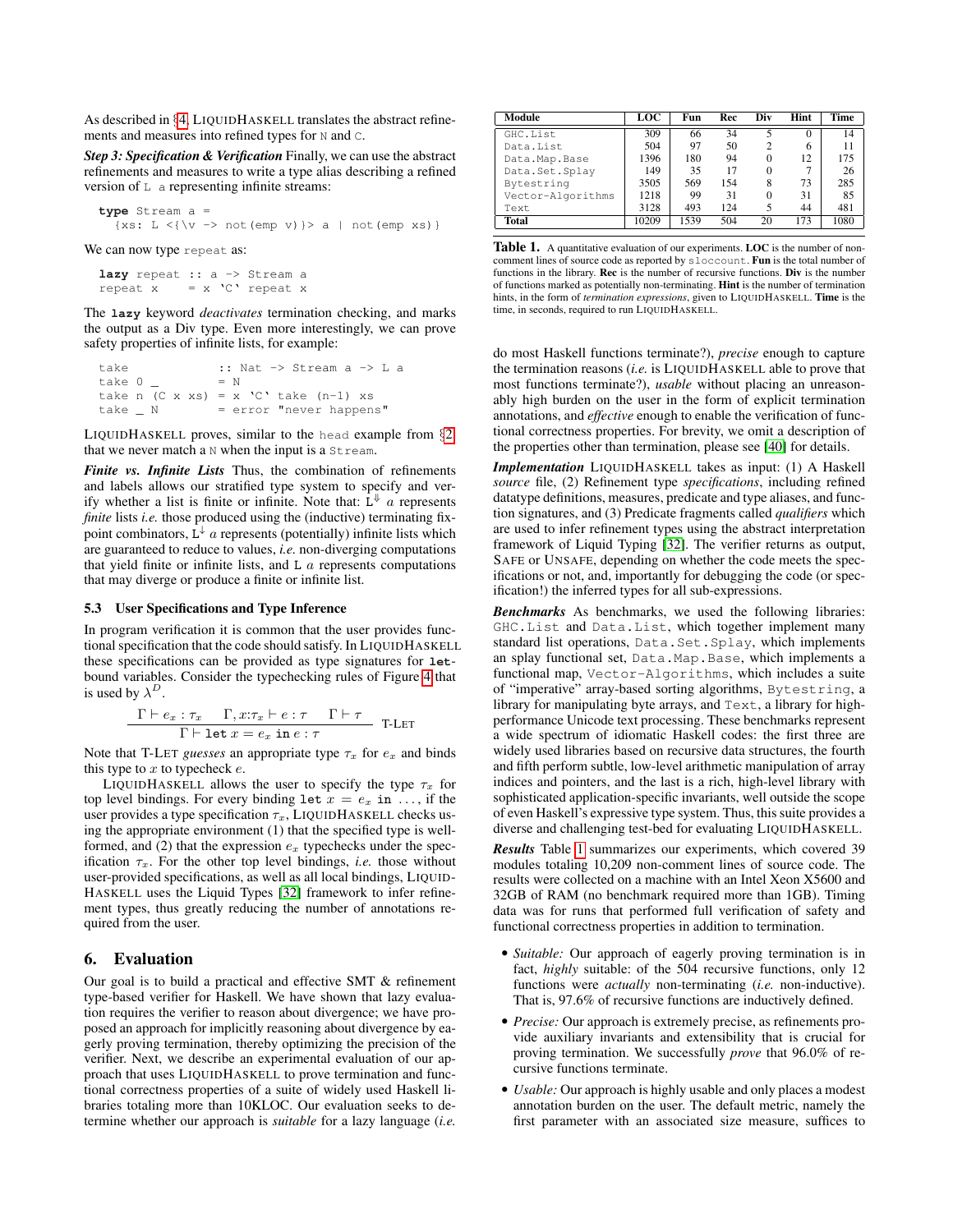automatically prove 65.7% of recursive functions terminating. Thus, only 34.3% require explicit termination metric, totaling about 1.7 witnesses (about 1 line each) per 100 lines of code.

• *Effective:* Our approach is extremely effective at improving the precision of the overall verifier (by allowing the VC to use facts about binders that provably reduce to values.) Without the termination optimization, *i.e.* by only using information for matched-binders (thus in WHNF), LIQUIDHASKELL reports 1,395 unique functional correctness warnings – about 1 per 7 lines. With termination information, this number goes to zero.

# 7. Related Work

Next we situate our work with closely related lines of research.

*Dependent Types* are the basis of many verifiers, or more generally, proof assistants. In this setting arbitrary terms may appear inside types, so to prevent logical inconsistencies, and enable the checking of type equivalence, all terms must terminate. "Full" dependently typed systems like Coq [\[6\]](#page-13-4), Agda [\[29\]](#page-14-9), and Idris [\[8\]](#page-13-5) typically use *structural* checks where recursion is allowed on sub-terms of ADTs to ensure that *all* terms terminate. We differ in that, since the refinement logic is restricted, we do not require that all functions terminate, and hence, we can prove properties of possibly diverging functions like collatz as well as lazy functions like repeat. Recent languages like Aura [\[21\]](#page-14-19) and Zombie [\[10\]](#page-13-10) allow general recursion, but constrain the logic to a terminating sublanguage, as we do, to avoid reasoning about divergence in the logic. In contrast to us, the above systems crucially assume *call-by-value* semantics to ensure that binders are bound to values, *i.e.* cannot diverge.

Haskell itself can be used to *fake* "lightweight" dependent types [\[11,](#page-13-11) [16,](#page-14-20) [30\]](#page-14-21). In this style, the invariants are expressed in a restricted [\[22\]](#page-14-22) total index language and relationships (*e.g.*  $x < y$ and  $y < z$ ) are combined (*e.g.*  $x < z$ ) by explicitly constructing a term denoting the consequent from terms denoting the antecedents. On the plus side this "constructive" approach ensures soundness. It is impossible to witness inconsistencies, as doing so triggers diverging computations. However, it is not easy to use restricted indices with explicitly constructed relations to verify complex properties [\[26\]](#page-14-23).

*Refinement Types* are a form of dependent types where invariants are encoded via a combination of types and predicates from a restricted *SMT-decidable* logic [\[5,](#page-13-0) [15,](#page-13-6) [33,](#page-14-0) [43\]](#page-14-1). The restriction makes it safe to support arbitrary recursion, which has hitherto never been a problem for refinement types. However, we show that this is because all the above systems implicitly assume that all free variables are bound to values, which is only guaranteed under CBV and, as we have seen, leads to unsoundness under lazy evaluation.

*Tracking Divergent Computations* The notion of type stratification to track potentially diverging computations dates to at least [\[12\]](#page-13-1) which uses  $\bar{\tau}$  to encode diverging terms, and types fix as ( $\bar{\tau} \rightarrow$  $\bar{\tau}$ )  $\rightarrow \bar{\tau}$ ). More recently, [\[9\]](#page-13-12) tracks diverging computations within a *partiality monad*. Unlike the above, we use refinements to obtain terminating fixpoints (tfix), which let us prove the vast majority (of sub-expressions) in real world libraries as non-diverging, avoiding the restructuring that would be required by the partiality monad.

*Termination Analyses* Various authors have proposed techniques to verify termination of recursive functions, either using the "sizechange principle" [\[23,](#page-14-24) [34\]](#page-14-25), or by annotating types with size indices and verifying that the arguments of recursive calls have smaller indices [\[3,](#page-13-13) [20\]](#page-14-11). Our use of refinements to encode terminating fixpoints is most closely related to [\[42\]](#page-14-12), but this work also crucially assumes CBV semantics for soundness.

AProVE [\[18\]](#page-14-16) implements a powerful, fully-automatic termination analysis for Haskell based on term-rewriting. While we could use an external analysis like AProVE, we have found that encoding the termination proof via refinements provided advantages that are crucial in large, real-world code bases. Specifically, refinements let us (1) prove termination over a subset (not all) of inputs; many functions  $(e.g. \text{fac})$  terminate only on Nat inputs and not all Int s, (2) encode pre-conditions, post-conditions, and auxiliary invariants that are essential for proving termination, (*e.g.* gcd), (3) easily specify non-standard decreasing metrics and prove termination, (*e.g.* range). In each case, the code could be (significantly) *rewritten* to be amenable to AProVE but this defeats the purpose of an automatic checker. Finally, none of the above analyses have been empirically evaluated on large and complex real-world libraries.

*Static Contract Checkers* like ESCJava [\[17\]](#page-14-2) are a classical way of verifying correctness through assertions and pre- and postconditions. Side-effects like modifications of global variables are a well known issue for static checkers for imperative languages; the standard approach is to use an effect analysis to determine the "modifies clause" *i.e.* the set of globals modified by a procedure. Similarly, one can view our approach as implicitly computing the non-termination effects. [\[44\]](#page-14-26) describes a static contract checker for Haskell that uses symbolic execution to unroll procedures upto some fixed depth, yielding weaker "bounded" soundness guarantees. Similarly, Zeno [\[35\]](#page-14-27) is an automatic Haskell prover that combines unrolling with heuristics for rewriting and proof-search. Based on rewriting, it is sound but "Zeno might loop forever" when faced with non-termination. Finally, the Halo [\[41\]](#page-14-28) contract checker encodes Haskell programs into first-order logic by directly modeling the code's denotational semantics, again, requiring heuristics for instantiating axioms describing functions' behavior. Halo's translation of Haskell programs directly encodes constructors as uninterpreted functions, axiomatized to be injective (as the denotational semantics requires). This heavyweight encoding is more precise than predicate abstraction but leads to model-theoretic problems (outlined in the Halo paper) and affects the efficiency of the encoding when scaling to larger programs (see also [8,](#page-12-0) paragraph B) in the lack of specialized decisions procedures. Unlike any of the above, our type-based approach does not rely on heuristics for unrolling recursive procedures, or instantiating axioms. Instead we are based on decidable SMT validity checking and abstract interpretation [\[32\]](#page-14-3) which makes the tool predictable and the overall workflow scale to the verification of large, real-world code bases.

# <span id="page-12-0"></span>8. Conclusions & Future Work

Our goal is to use the recent advances in SMT solving to build automated refinement type-based verifiers for Haskell. In this paper, we have made the following advances towards the goal. First, we demonstrated how the classical technique for generating VCs from refinement subtyping queries is unsound under lazy evaluation. Second, we have presented a solution that addresses the unsoundness by stratifying types into those that are inhabited by terms that may diverge, those that must reduce to Haskell values, and those that must reduce to finite values, and have shown how refinement types may themselves be used to soundly verify the stratification. Third, we have developed an implementation of our technique in LIQUIDHASKELL and have evaluated the tool on a large corpus comprising 10KLOC of widely used Haskell libraries. Our experiments empirically demonstrate the practical effectiveness of our approach: using refinement types, we were able to prove 96% of recursive functions as terminating, and to crucially use this information to prove a variety of functional correctness properties.

*Limitations* While our approach is demonstrably effective *in practice*, it relies critically on proving termination, which, while independently useful, is not wholly satisfying *in theory*, as adding divergence shouldn't *break* a safety proof. Our system can prove a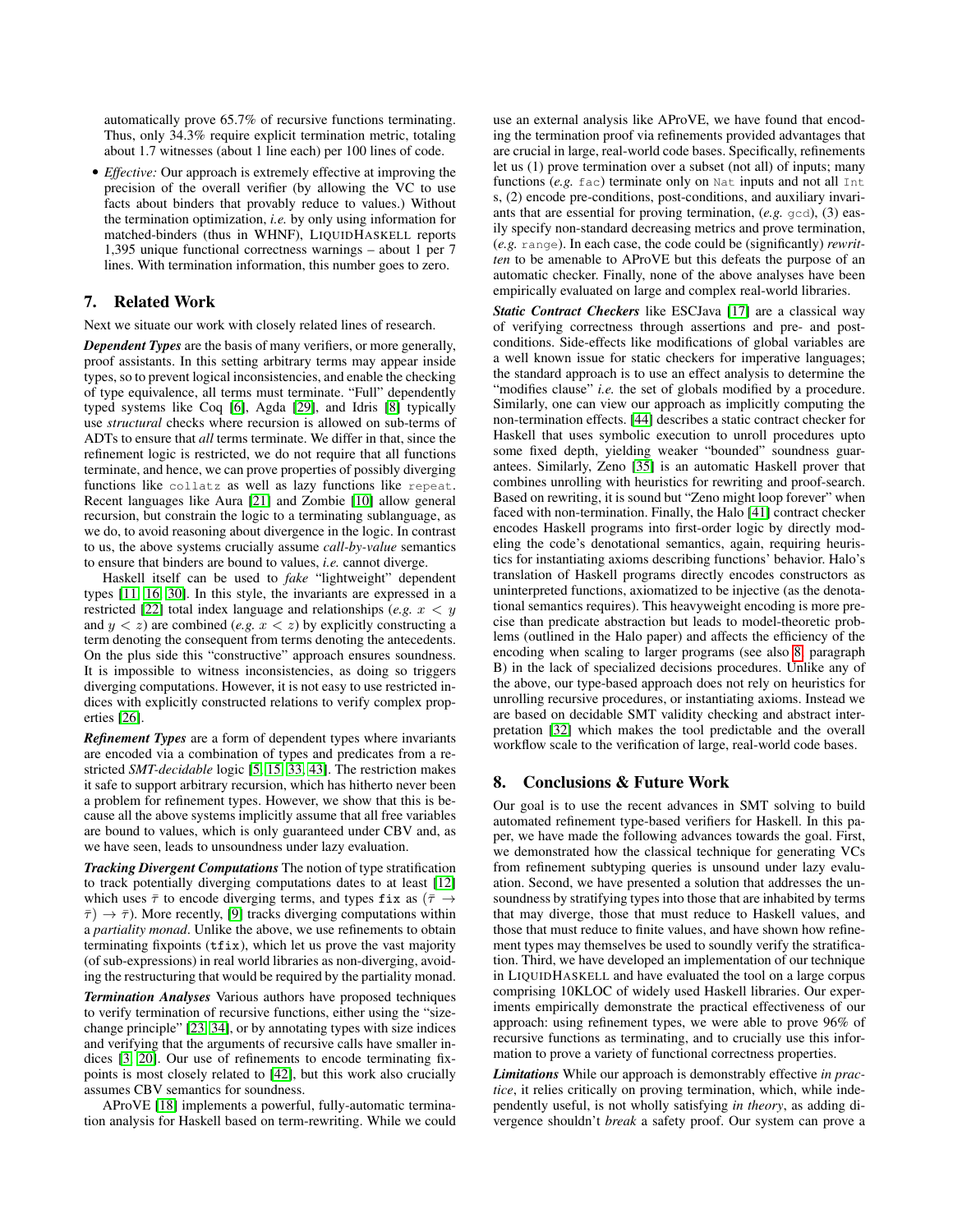program safe, but if the program is modified by making some functions non-deterministically diverge, then, since we rely on termination, we may no longer be able to prove safety. Thus, in future work, it would be valuable to explore *other* ways to reconcile laziness and refinement typing. We outline some routes and the challenging obstacles along them.

*A. Convert Lazy To Eager Evaluation* One alternative might be to translate the program from lazy to eager evaluation, for example, to replace every (thunk) e with an abstraction  $\lambda$ ().e, and every use of a lazy value  $x$  with an application  $x$  (). After this, we could simply assume eager evaluation, and so the usual refinement type systems could be used to verify Haskell. Alas, no. While sound, this translation doesn't solve the problem of reasoning about divergence. A dependent function type  $x:\text{Int} \to \{v:\text{Int} \mid v > x\}$  would be transformed to  $x: (() \to \text{Int}) \to \{v: \text{Int} \mid v > x() \}$  The transformed type is problematic as it uses arbitrary function applications in the refinement logic! The type is only sensible if  $x$  () provably reduces to a value, bringing us back to square one.

*B. Explicit Reasoning about Divergence* Another alternative is to enrich the refinement logic with a *value predicate*  $Val(x)$  that is true when "x is a value" and use the SMT solver to *explicitly* reason about divergence. (Note that  $Val(x)$  is equivalent to introducing a  $\perp$  constant denoting divergence, and writing  $(x \neq \perp)$ .) Unfortunately, this  $Val(x)$  predicate takes the VCs outside the scope of the standard efficiently decidable logics supported by SMT solvers. To see why, recall the subtyping query from good in §[2.](#page-0-0) With explicit value predicates, this subtyping reduces to the VC:

$$
\begin{array}{c}\n(\mathsf{Val}(x) \Rightarrow x \ge 0) \\
(\mathsf{Val}(y) \Rightarrow y \ge 0)\n\end{array} \Rightarrow (v = y + 1) \Rightarrow (v > 0)\n\tag{12}
$$

To prove the above valid, we require the knowledge that  $(v = y+1)$ implies that y is a value, *i.e.* that  $Val(y)$  holds. This fact, while obvious to a *human* reader, is outside the decidable theories of linear arithmetic of the existing SMT solvers. Thus, existing solvers would be unable to prove [\(12\)](#page-13-14) valid, causing us to reject good.

*Possible Fix: Explicit Reasoning With Axioms?* One possible fix for the above would be to specify a collection of *axioms* that characterize how the value predicate behaves with respect to the other theory operators. For example, we might specify axioms like:

$$
\forall x, y, z.(x = y + z) \Rightarrow (\text{Val}(x) \land \text{Val}(y) \land \text{Val}(z))
$$

$$
\forall x, y.(x < y) \Rightarrow (\text{Val}(x) \land \text{Val}(y))
$$

*etc.*. However, this is a non-solution for several reasons. First, it is not clear what a complete set of axioms is. Second, there is the well known loss of predictable checking that arises when using axioms, as one must rely on various brittle, syntactic matching and instantiation heuristics [\[14\]](#page-13-9). It is unclear how well these heuristics will work with the sophisticated linear programming-based algorithms used to decide arithmetic theories. Thus, proper support for value predicates could require significant changes to existing decision procedures, making it impossible to use existing SMT solvers.

*Possible Fix: Explicit Reasoning With Types?* Another possible fix would be to encode the behavior of the value predicates within the refinement types for different operators, after which the predicate itself could be treated as an *uninterpreted function* in the refinement logic [\[7\]](#page-13-15). For instance, we could type the primitives:

(+) :: x:Int -> y:Int -> {v | v = x + y && Val x && Val y} (<) :: x:Int -> y:Int -> {v | v <=> x < y && Val x && Val y}

While this approach requires *no* changes to the SMT machinery, it makes specifications complex and verbose. We cannot just add the value predicates to the primitives' specifications. Consider

choose b x y = **if** b **then** x+1 **else** y+2

To reason about the output of choose we must type it as:

$$
\begin{array}{ll}\n\text{choose } :: \text{Bool} \rightarrow x:\text{Int} \rightarrow y:\text{Int} \\
\rightarrow \{v \mid (v > x \land \& \text{ Val } x) \mid | (v > y \land \& \text{ Val } y) \}\n\end{array}
$$

Thus, the value predicates will pervasively clutter all signatures with strictness information, making the system unpleasant to use.

*Divergence Requires 3-Valued Logic* Finally, for either "fix", the value predicate poses a model-theoretic problem: what is the meaning of  $Val(x)$ ? One sensible approach is to extend the universe with a family of *distinct*  $\perp$  constants, such that  $Val(\perp)$  is false. These constants lead inevitably into a three-valued logic (in order to give meaning to formulas like  $\perp = \perp$ ). Thus, even if we were to find a way to reason with the value predicate via axioms or types, we would have to ensure that we properly handled the 3-valued logic within existing 2-valued SMT solvers.

*Future Work* Thus, in future work it would be worthwhile to address the above technical and usability problems to enable explicit reasoning with the value predicate. This explicit system would be *more expressive* than our stratified approach, *e.g.* would let us check  $let x = collatz 10 in 12$  'div'  $x+1$  by encoding strictness inside the logic. Nevertheless, we suspect such a verifier would use stratification to eliminate the value predicate in the common case. At any rate, until these hurdles are crossed, we can take comfort in stratified refinement types and can just *eagerly* use termination to prove safety for *lazy* languages.

# <span id="page-13-14"></span>Acknowledgements

We thank Kenneth Knowles, Kenneth L. McMillan, Andrey Rybalchenko, Philip Wadler, and the reviewers for their excellent suggestions and feedback about earlier versions of this paper.

# References

- <span id="page-13-8"></span>[1] Collatz Conjecture. [http://en.wikipedia.org/wiki/](http://en.wikipedia.org/wiki/Collatz_conjecture) [Collatz\\_conjecture](http://en.wikipedia.org/wiki/Collatz_conjecture).
- <span id="page-13-3"></span>[2] L. Augustsson. Cayenne - a language with dependent types. In *ICFP*, 1998.
- <span id="page-13-13"></span>[3] G. Barthe, M. J. Frade, E. Giménez, L. Pinto, and T. Uustalu. Typebased termination of recursive definitions. *Mathematical Structures in Computer Science*, 2004.
- <span id="page-13-7"></span>[4] J. F. Belo, M. Greenberg, A. Igarashi, and B. C. Pierce. Polymorphic contracts. In *ESOP*, 2011.
- <span id="page-13-0"></span>[5] J. Bengtson, K. Bhargavan, C. Fournet, A. D. Gordon, and S. Maffeis. Refinement types for secure implementations. *ACM TOPLAS*, 2011.
- <span id="page-13-4"></span>[6] Y. Bertot and P. Castéran. *Coq'Art: The Calculus of Inductive Constructions*. Springer Verlag, 2004.
- <span id="page-13-15"></span>[7] A. Bradley and Z. Manna. *The Calculus of Computation: Decision Procedures With Application To Verification*. Springer-Verlag, 2007.
- <span id="page-13-5"></span>[8] E. Brady. Idris: general purpose programming with dependent types. In *PLPV*, 2013.
- <span id="page-13-12"></span>[9] V. Capretta. General recursion via coinductive types. *Logical Methods in Computer Science*, 2005.
- <span id="page-13-10"></span>[10] C. Casinghino, V. Sjöberg, and S. Weirich. Combining proofs and programs in a dependently typed language. In *POPL*, 2014.
- <span id="page-13-11"></span>[11] M. T. Chakravarty, G. Keller, and S. L. Peyton-Jones. Associated type synonyms. In *ICFP*, 2005.
- <span id="page-13-1"></span>[12] R. L. Constable and S. F. Smith. Partial objects in constructive type theory. In *LICS*, 1987.
- <span id="page-13-2"></span>[13] L. de Moura and N. Bjørner. Z3: An efficient SMT solver. 2008.
- <span id="page-13-9"></span>[14] D. Detlefs, G. Nelson, and J. B. Saxe. Simplify: a theorem prover for program checking. *J. ACM*, 52(3):365–473, 2005.
- <span id="page-13-6"></span>[15] J. Dunfield. Refined typechecking with Stardust. In *PLPV*, 2007.